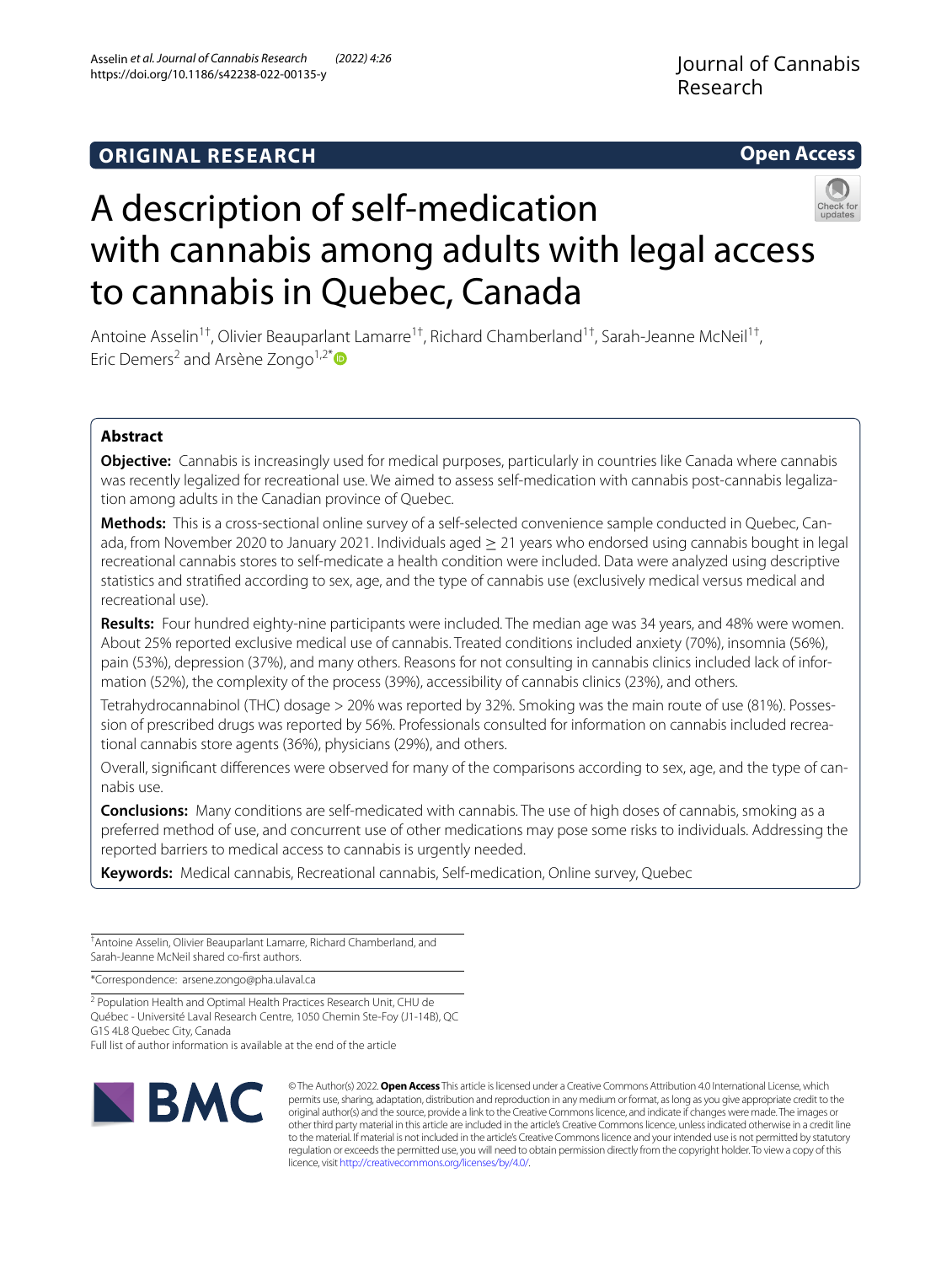## **Contributions to knowledge**

What does this study add to existing knowledge?

• This study provides a detailed description of selfmedication with cannabis, an important public health issue.

What are the key implications for public health interventions, practice, or policy?

- Public health and policy implication: The results suggest an urgent need for interventions and actions to address barriers to cannabis access through the healthcare systems
- Practice: Results are relevant to healthcare professionals to assess the possible use of cannabis among their patients with similar characteristics and conditions and to prevent possible cannabis-drug interactions and other cannabis-related risks.

## **Introduction**

The use of cannabis to manage health conditions or symptoms is increasing worldwide. Particularly, the legalization of cannabis for both medical and recreational use in some US states and in Canada has facilitated self-medication with cannabis (Sarvet et al. [2018](#page-14-0); Statistics Canada [2020](#page-14-1)). In Canada, cannabis was legalized for medical use in 2001with some restrictive conditions (Health Canada [2020](#page-14-2)). In October 2018, Canada legalized the production, sale, and consumption of cannabis for recreational purposes (Ministry of Justice (Canada) [n.d.](#page-14-3)). The province of Quebec (the government) thus decided to have a legislated monopoly on the sale of recreational cannabis within the province through a public not-for-proft company called the *Société Québécoise de Distribution du Cannabis* (SQDC) (Gouvernement du Quebec [n.d.](#page-14-4); Société Québécoise Du Cannabis (SQDC) [n.d.](#page-14-5)). The province also raised the legal age of cannabis access to 21 years as opposed to 18 years in the rest of the country (Gouvernement du Quebec [n.d.;](#page-14-4) Société Québécoise Du Cannabis (SQDC) [n.d.](#page-14-5)). No further restriction for access via the SQDC was implemented. Cannabis can be purchased in SQDC's stores in person or via the Internet. A postlegalization cannabis survey in the province of Quebec in 2019 showed that cannabis was used to treat a health condition by 23.5% of cannabis users (Roy and Conus [2020](#page-14-6)). However, only 4.6% of participants reported acquiring their cannabis from producers licensed by Health Canada, suggesting that the majority of those who reported medical use were acquiring their cannabis from the recreational market, relatives, or illegal sellers. A 2019 Canadian survey of medical cannabis users also showed that 45% of participants never had a medical document for their cannabis (Canadian Pharmacists Association (CPhA) [n.d.](#page-14-7)). The main sources of the acquisition were licensed producers (38%), informal (37%), and legal recreational cannabis stores (47 %) (Canadian Pharmacists Association (CPhA) [n.d.\)](#page-14-7). A study carried out by Sexton et al. in the USA found that 60% of respondents who reported a medical use of cannabis used cannabis without medical advice (Sexton et al. [2016\)](#page-14-8).

Self-medication with cannabis could present some risks for users. Main concerns include possible intoxication for non-standardized or high cannabis dosage (Volkow et al. [2014\)](#page-14-9) and users experiencing known and unknown adverse events (Volkow et al. [2014](#page-14-9)) including cannabis-drug interaction for those with prescribed medications (Vazquez et al. [2020\)](#page-14-10). This is particularly critical considering the lack of minimal beneft-risk assessment in the context of self-medication. For all these reasons, a description of the phenomenon that would help to understand the problem and implement solutions is needed. However, although surveys have documented cannabis use by distinct patient groups, very few have specifcally targeted individuals using cannabis for selfmedication, particularly post-recreational cannabis legalization in Canada. Considering the increasing popularity of the therapeutic use of cannabis and the potential risks associated with its use, the present study was designed to examine the global portrait of self-medication with cannabis in the province of Quebec including users' characteristics, reasons for self-medication, conditions treated, patterns of cannabis and other drug use, and healthcare and other resources utilization.

## **Methods**

## **Study design**

This is a cross-sectional study conducted through an online survey that took place between November 10, 2020, and January 31, 2021, in Quebec, Canada.

#### **Study population**

All individuals aged 21 years or older (i.e., legal age to access cannabis in the province of Quebec) were eligible to complete the survey if they spoke French and reported self-medication with cannabis acquired at the *Société québécoise du cannabis* (SQDC). SQDC is a public not-for-proft society that has a monopoly for recreational cannabis sales within the province of Quebec since the legalization of recreational cannabis in 2018 (Gouvernement du Quebec [n.d.;](#page-14-4) Société Québécoise Du Cannabis (SQDC)  $n.d.$ ). We defined self-medication with cannabis as the use of cannabis-based products for the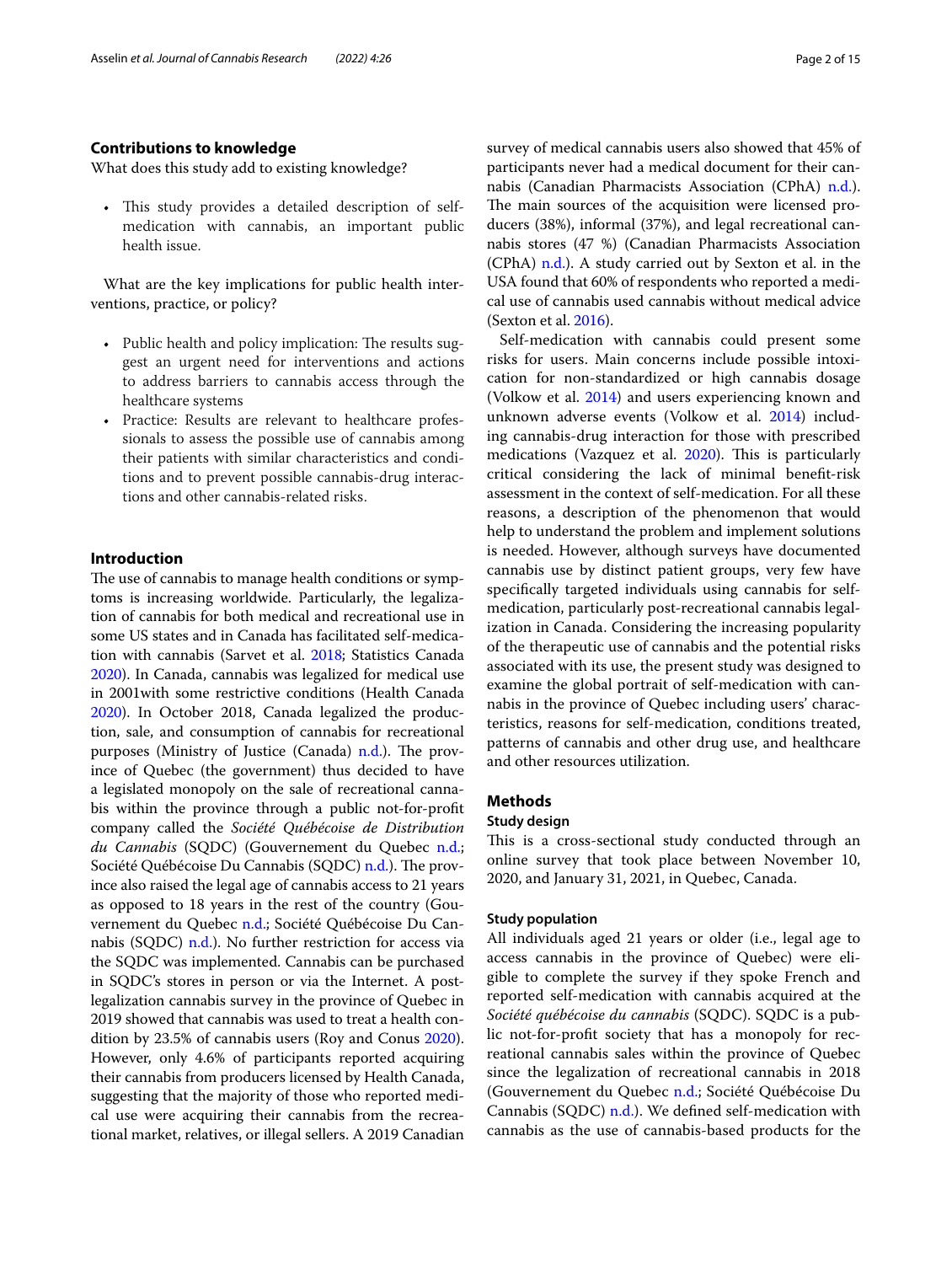prevention, treatment, or alleviation of symptoms of a physical or psychological illness.

## **Data collection**

Data were collected through LimeSurvey, a web-based platform. The study questionnaire was developed by the research team and comprised 48 questions grouped in six sections. The questions were developed after a careful review of prior cannabis-related surveys, studies on cannabis efficacy and safety, etc. This step allowed to build a pool of questions that were reviewed by the research team to obtain a version that was next pre-tested. The questionnaire pre-test was done with a small number of participants. Following the pre-test, the questionnaire was revised to have a fnal version. Revision included rewording some questions, changing some questions' order in the questionnaire, etc. (the French version of the questionnaire is provided in [supplemental materi](#page-14-11)[als\)](#page-14-11). Section 1 of the questionnaire was about the source of cannabis supply and the reasons for consumption (recreational or medical), the objective being to exclude participants who used exclusively cannabis for recreational purposes. Section 2 was composed of questions about demographic characteristics (age, gender, income, administrative region of the participant, etc.). Section 3 focused on conditions treated and pattern of cannabis use (conditions treated, variety of cannabis, tetrahydrocannabinol (THC) and cannabidiol (CBD) dosages, frequency of consumption, route of administration, and use of other drugs). Anticipating that a majority of participants could use cannabis for more than one condition, we decided not to ask to report cannabis use patterns for every single condition to reduce the burden of completing the questionnaire and most importantly to minimize recall bias. Section 4 of the questionnaire assessed the perceived efects of cannabis (not reported in this manuscript). Section 5 inquired about barriers to accessing the medical cannabis circuit. The last section assessed the perceived role of healthcare professionals.

Three questions were added after the launch of the survey and were thus completed by a subset of the participants. These questions assessed (1) the declaration of cannabis use to healthcare professionals, (2) the need to have access to healthcare professionals for advice related to their medical use of cannabis, and (3) the impact of the COVID-19 pandemic on cannabis consumption for participants who were using cannabis before the pandemic.

The recruitment was promoted through social media (mainly Facebook), patients' associations such as Quebec Association for Chronic Pain, and leafets distributed in pharmacies. An online consent form had to be read and agreed upon by all participants before accessing the study questionnaire. The study inclusion criteria were assessed in the frst section of the questionnaire. Participants who declared at least one exclusion criterion were automatically excluded from the survey and their questionnaires were marked as completed.

## **Statistical analysis**

The analyses were mainly descriptive and consisted of calculating proportions for categorical variables and mean and median for continuous variables. First, we analyzed the characteristics of the participants that we stratifed by gender and the type of cannabis use (exclusively medical or mixed medical and recreational use). Next, we described the conditions treated with cannabis, the reasons for self-medication, the patterns of cannabis use, and other medications used concomitantly. To further describe the portrait of cannabis use for self-medication, we also stratifed the analysis by some characteristics such as age and gender to highlight diferences or similarities that may exist between certain groups. For stratifcation by gender (women, men, and other gender), we could only consider men and women categories as a small number of participants was observed in the other gender category. Statistical comparisons were done using the chi-square test. *p*-values below 0.05 were considered statistically signifcant. Pairwise comparisons were conducted for categorical variables (> 2 categories) with a signifcant global *p*-value using a Bonferroni correction for multiple comparisons. The data were analyzed with SAS version 9.4 (SAS Institute, Cary, NC, USA).

## **Results**

## **Participant's characteristics**

Of 660 participants who consented to participate in the study, 489 satisfed the inclusion criteria and were included for analysis. Of the 171 individuals who were excluded, one was under 21 years old, 98 reported recreational cannabis use only, and 72 did not use cannabis from SQDC (most likely from illegal sources or medical cannabis circuit). Most of the participants (81%) reported having reached the survey from social media, 14.5% from the Université Laval mailing list, and the remaining from other sources. The mean age of the 489 participants was 36 years (age range: 21–77 years), 48.67% were women, 48.06% were men, and 3.27% reported other gender (Table [1\)](#page-3-0). Participants were distributed in all the regions of Quebec. The quasi-totality of respondents was Caucasians (93.57%). About 25% (*n*  $= 122$ ) reported using cannabis only for medical purposes while the other 75% declared using cannabis for both recreational and medical purposes. Almost half of the respondents who use cannabis for both purposes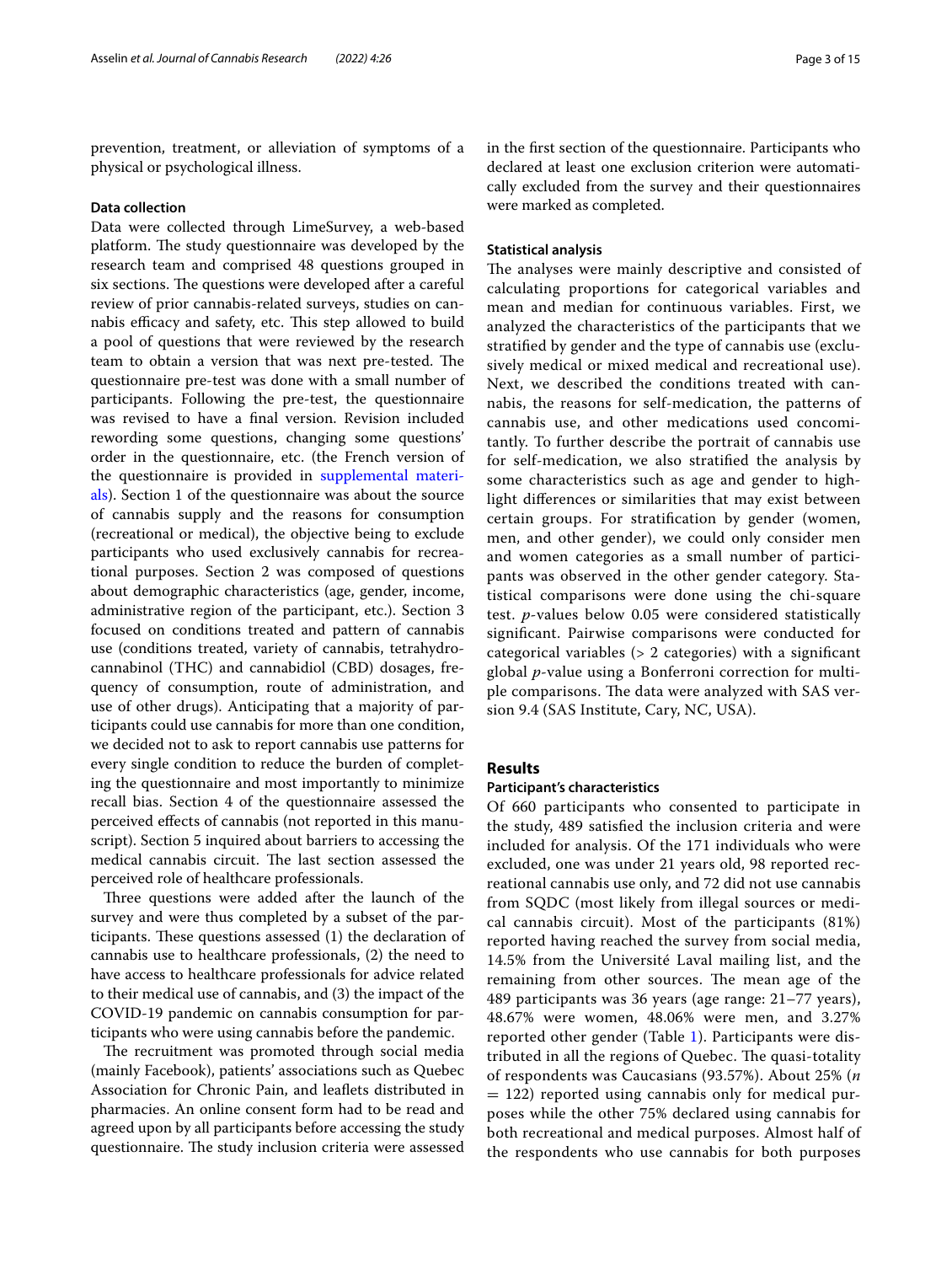<span id="page-3-0"></span>**Table 1** Characteristics of participants who reported self-medication with cannabis based on an online survey in Quebec from November 2020 to January 2021 (*n* = 489)

| <b>Characteristics<sup>a</sup></b>                             | Gender $^{\rm b}$ |                                       | $P$ -value* | Type of cannabis use               |                                               | $P$ -value* | <b>Total</b>                      |
|----------------------------------------------------------------|-------------------|---------------------------------------|-------------|------------------------------------|-----------------------------------------------|-------------|-----------------------------------|
|                                                                |                   | Men ( $n = 235$ ) Women ( $n = 238$ ) |             | Medical use<br>only $(n =$<br>122) | $Medical +$<br>recreational use (n<br>$= 367$ |             | participants (n<br>$=$ 489) N (%) |
| Gender                                                         |                   |                                       |             |                                    |                                               | 0.0173      |                                   |
| Male                                                           |                   |                                       |             | 46 (37.70)                         | 189 (51.50)                                   |             | 235 (48.06)                       |
| Female                                                         |                   |                                       |             | 73 (59.84)                         | 165 (44.96)                                   |             | 238 (48.67)                       |
| Others                                                         |                   |                                       |             | 3(2.46)                            | 13(3.54)                                      |             | 16(3.27)                          |
| Age (mean = $36$ years, min =<br>$21$ , max = 77, median = 34) |                   |                                       | 0.1419      |                                    |                                               | < .0001     |                                   |
| $21 - 30$                                                      | 93 (39.74)        | 100 (42.02)                           |             | 32 (26.23)                         | 174 (47.54)                                   |             | 206 (42.21)                       |
| $31 - 40$                                                      | 69 (29.49)        | 56 (23.53)                            |             | 33 (27.05)                         | 95 (25.96)                                    |             | 128 (26.23)                       |
| $41 - 50$                                                      | 45 (19.23)        | 37 (15.55)                            |             | 23 (18.85)                         | 59 (16.12)                                    |             | 82 (16.80)                        |
| $51 - 60$                                                      | 18 (7.69)         | 31 (13.03)                            |             | 22 (18.03)                         | 27 (7.38)                                     |             | 49 (10.04)                        |
| > 60                                                           | 9(3.85)           | 14 (5.88)                             |             | 12 (9.84)                          | 11(3.01)                                      |             | 23 (4.71)                         |
| <b>Ethnicity</b>                                               |                   |                                       | 0.0206      |                                    |                                               | 0.7377      |                                   |
| Caucasian                                                      | 224 (96.55)       | 214 (91.45)                           |             | 114 (94.21)                        | 337 (93.35)                                   |             | 451 (93.57)                       |
| Others                                                         | 8(3.45)           | 20 (8.55)                             |             | 7(5.79)                            | 24(6.65)                                      |             | 31(6.43)                          |
| <b>Marital status</b>                                          |                   |                                       | 0.7213      |                                    |                                               | 0.7222      |                                   |
| Single                                                         | 106 (46.29)       | 104 (44.64)                           |             | 53 (44.92)                         | 168 (46.80)                                   |             | 221 (46.33)                       |
| In a relationship (married or<br>unmarried)                    | 123 (53.71)       | 129 (55.36)                           |             | 65 (55.08)                         | 191 (53.20)                                   |             | 256 (53.67)                       |
| <b>Highest level of education</b>                              |                   |                                       | 0.0038      |                                    |                                               | 0.7900      |                                   |
| Primary or high school                                         | 53 (23.25)        | 40 (17.02)                            |             | 23 (19.49)                         | 72 (19.95)                                    |             | 95 (19.83)                        |
| Technical school                                               | 62 (27.19)        | 41 (17.45)                            |             | 27 (22.88)                         | 78 (21.61)                                    |             | 105 (21.92)                       |
| College                                                        | 68 (29.82)        | 77 (32.77)                            |             | 35 (29.66)                         | 116 (32.13)                                   |             | 151 (31.52)                       |
| First cycle university                                         | 31 (13.60)        | 58 (24.68)                            |             | 22 (18.64)                         | 73 (20.22)                                    |             | 95 (19.83)                        |
| Second or third cycle uni-<br>versity                          | 14(6.14)          | 19 (8.09)                             |             | 11 (9.32)                          | 22 (6.09)                                     |             | 33 (6.89)                         |
| Annual income                                                  |                   |                                       | 0.1046      |                                    |                                               | 0.4683      |                                   |
| < 10,000                                                       | 9(4.00)           | 16(7.14)                              |             | 6(5.31)                            | 20 (5.68)                                     |             | 26 (5.59)                         |
| 10,000-24,999                                                  | 36 (16.00)        | 53 (23.66)                            |             | 29 (25.66)                         | 70 (19.89)                                    |             | 99 (21.29)                        |
| 25,000-49,999                                                  | 74 (32.89)        | 58 (25.89)                            |             | 25 (22.12)                         | 111 (31.53)                                   |             | 136 (29.25)                       |
| 50,000-74,999                                                  | 38 (16.89)        | 42 (18.75)                            |             | 23 (20.35)                         | 58 (16.48)                                    |             | 81 (17.42)                        |
| 75,000-99,999                                                  | 35 (15.56)        | 24 (10.71)                            |             | 13 (11.50)                         | 46 (13.07)                                    |             | 59 (12.69)                        |
| 100,000-124,999                                                | 17 (7.56)         | 12(5.36)                              |             | 9(7.96)                            | 20 (5.68)                                     |             | 29 (6.24)                         |
| >125,000                                                       | 16(7.11)          | 19 (8.48)                             |             | 8(7.07)                            | 27(7.76)                                      |             | 35 (7.53)                         |

\*See supplemental Table [1](#page-13-0) for pairwise comparisons for categorical variables with a signifcant global *p*-value

<sup>a</sup> Missing answers are excluded from percentages

 $^{\rm b}$  The category "other gender" was not considered for the stratification by gender due to the low number of participants in this category

were under 30 years (47.54%) while this proportion was 26.23% among the exclusive medical users. Women reported exclusive medical use more frequently compared to men (Bonferroni *p*-value: 0.01625). Participants aged 21–30 years were more likely to report mixed cannabis use compared to individuals aged 51–60 years (Bonferroni  $p$ -value = 0.00006) and those  $>60$  years (Bonferroni *p*-value = 0.00023) (Table [1](#page-3-0) and Supplemental Table [1\)](#page-13-0).

## **Reasons for self‑medication with cannabis**

The main reasons reported for not consulting cannabis clinics were the lack of information on the medical access of cannabis (52.85%), the perceived complexity of the process (39.86%), the difficulty accessing a cannabis clinic (23.23%), the inconvenience of the follow-up with a physician for cannabis (20.27%), the inability to choose the cannabis products (18.91%), the delay to obtain cannabis in the medical circuit (16.17%), and the price (12.07%)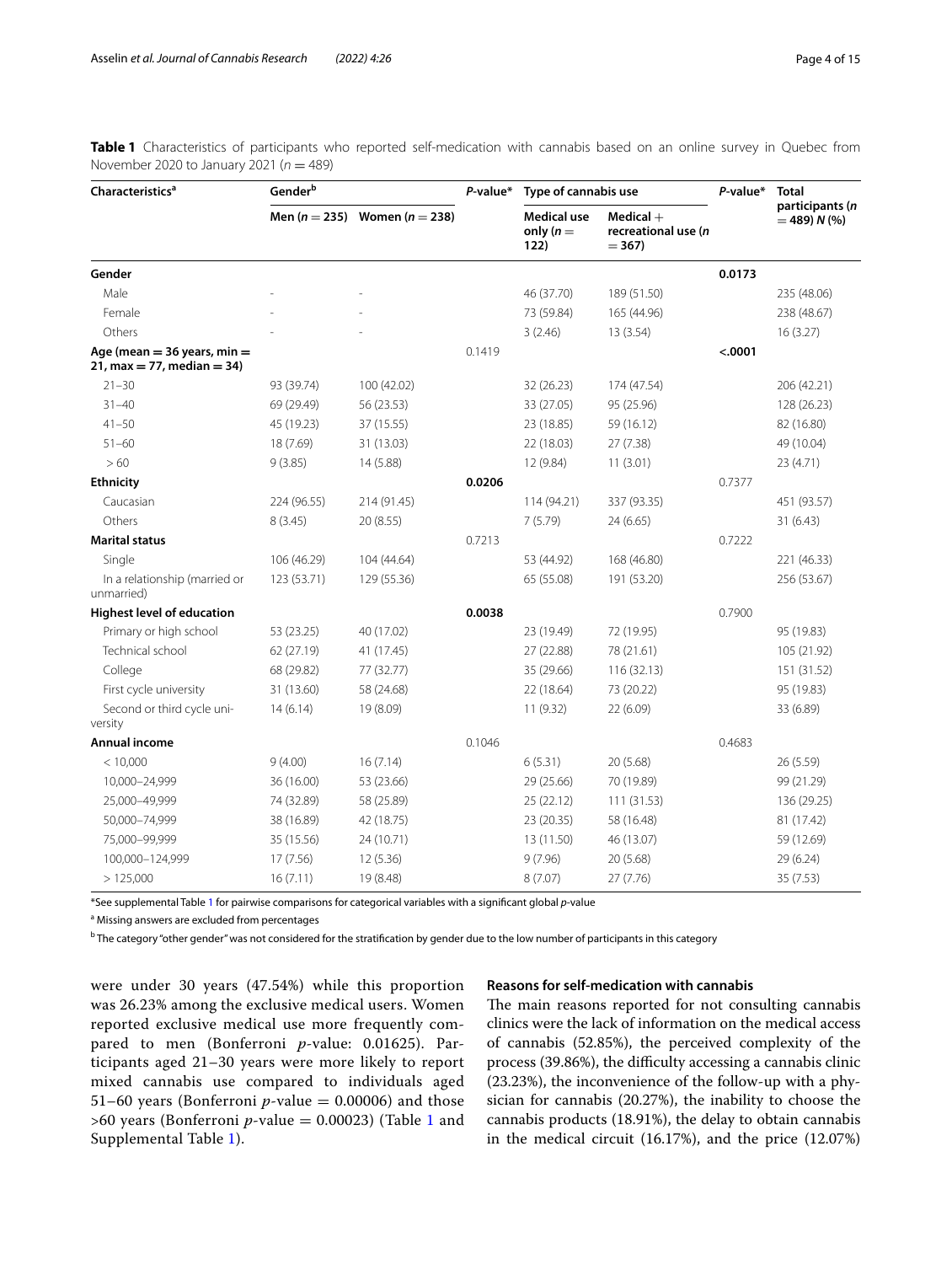(Table [2](#page-5-0)). In general, men and participants under 34 years were more likely to report a reason limiting their access to medical cannabis (Table [2\)](#page-5-0).

## **Treated health conditions**

The number of treated conditions per participant varied from 1 to 13. Only 13% reported using cannabis to treat a single health condition or symptom. About twothirds (65.64%) of respondents were using cannabis for 2 to 5 conditions or symptoms while 20.99% treated 6 or more conditions. Cannabis was more frequently used to treat psychological conditions than physical conditions (85.57% vs 74.43%). Anxiety (70.93%), insomnia (56.49%), depression (37.94%), and attention deficit hyperactivity disorder (ADHD) (25.57%) were the most frequently reported psychological conditions. Chronic non-cancer pain (53.40%), headache/migraine (28.45%), muscle spasticity (16.70%), and bowel disease (11.34%) were the most reported physical conditions. Signifcant diferences between men and women (*p*-value < 0.05) were observed for few conditions. Indeed, men were more likely to report treating ADHD and shyness while women were likely to report treating nausea (Table [3](#page-6-0)). The use of cannabis for other reported conditions including chronic pain was similar between men and women (*p*-value > 0.05).

Conditions treated also slightly varied by age as presented in Table [3](#page-6-0). Participants under 34 years treat psychological conditions more often than older participants (90.04% vs 80.77%, *p* = 0.0037) (Table [3](#page-6-0)).

## **Patterns of cannabis use**

Table [4](#page-7-0) displays the reported patterns of cannabis use, with stratifcation for gender, age, and the type of use (exclusively medical or mixed). Regarding the THC and CBD ratio, 35% used products with higher THC than CBD and 13% used products with only THC. Regarding potency, about two-thirds reported they mostly used products with THC concentration > 10% while 45% used products with CBD concentration > 10%. Few diferences in the patterns of use were observed according to the type of cannabis use (Table [4](#page-7-0) and Supplemental Table [1](#page-13-0)). For example, the pairwise comparisons showed that there was signifcantly more use of products with equal THC/ CBD and products with THC > CBD versus products with only CBD in mixed cannabis users than in exclusive medical users. Mixed cannabis users also signifcantly use more products with THC concentration > 20% versus < 1% compared to exclusive medical users. Younger individuals (< 34 years) were more likely to use products with 1–10% CBD versus products with CBD > 20% compared to older individuals. Men were more likely to use products with THC >20% versus THC <1% than women (Table [4](#page-7-0) and Supplemental Table [1](#page-13-0)).

Regarding modes of use, more than one mode of use was reported by some participants. Smoking was reported by the majority of participants (81.19%) followed by oral administration (48.26%) (Table [4\)](#page-7-0). Smoking was less preferred by exclusive medical users compared to mixed users (Table [4\)](#page-7-0). Young participants were more likely to smoke their cannabis.

For frequency of use, 45.71% of respondents reported daily cannabis use while 32.53% reported weekly to neardaily use.

The majority of participants reported treating a health condition with cannabis for  $\geq 1$  year.

## **Concurrent use of other medications**

A total of 276 (56.44%) participants reported having other prescribed drugs. Among them, 223 reported using their prescribed drugs while 53 mentioned not using their drugs. Drugs' names were provided by 247 participants. The most mentioned drugs were for pain and psychiatric disorders (Table [5](#page-9-0)).

## **Healthcare resources and other resources utilization**

About 46% of study participants reported that all their treated conditions were diagnosed by a physician, with a higher representation of exclusive medical cannabis users in this category (60.83% versus 41.16% for mixed users)  $(Table 6)$  $(Table 6)$ .

For information on cannabis, participants reported having consulted SQDC retailers (36.81%), physicians (29.24%), illegal sellers (9.20%), and pharmacists (7.36%). However, 39% of all participants reported that they had never consulted a resource about their self-medication with cannabis (Table [6](#page-10-0)).

Specifcally focusing on the 36 participants who reported having consulted a pharmacist, the main reason was to ask for the safety to combine cannabis with other medications  $(29/36)$ . The satisfaction with the pharmacist's advice was reported by 19/36 (Supplemental Table [2](#page-13-1)).

The three questions added after the launch of the survey were completed by 351 participants. About 15% of them reported that they never declared their self-medication with cannabis to healthcare professionals while 32% reported that they sometimes declared their cannabis use (Table [6](#page-10-0)). No signifcant diferences were observed when the results were stratifed according to the type of cannabis use, gender, or age.

Interestingly, 80.47% of all respondents answered that they would like to have access to healthcare professionals for advice related to their medical use of cannabis.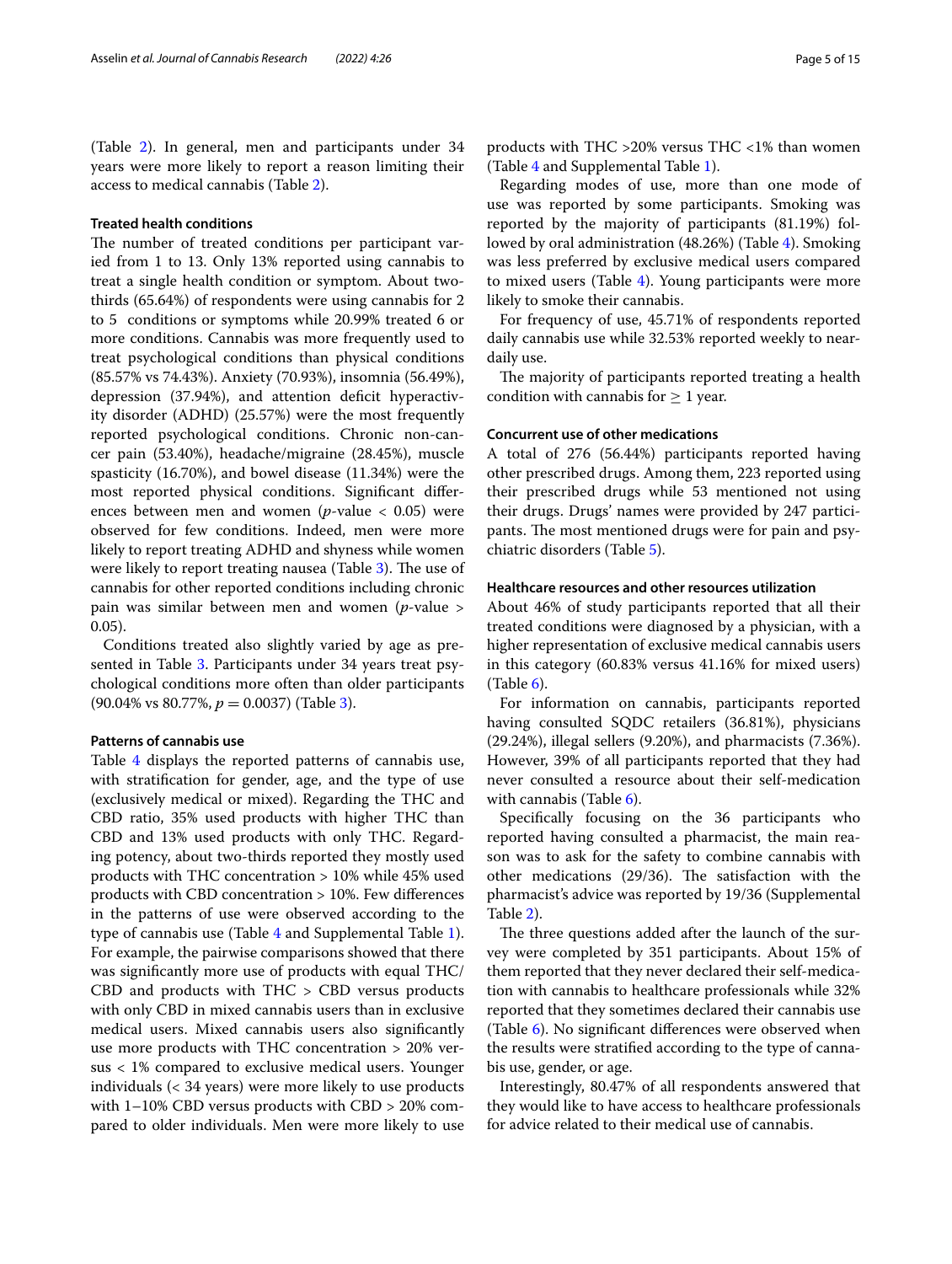<span id="page-5-0"></span>

| Men $(n = 210)$<br>102 (48.57)<br>98 (46.67)<br>61 (29.05)<br>Difficulty accessing medical<br>Never received information<br>Complexity of the process<br>cannabis clinics                                                                                                                                                                                                                     | Women $(n = 213)$ |         | Ageb               |                    |         | Type of cannabis use       |                                         |                  | Total       |
|-----------------------------------------------------------------------------------------------------------------------------------------------------------------------------------------------------------------------------------------------------------------------------------------------------------------------------------------------------------------------------------------------|-------------------|---------|--------------------|--------------------|---------|----------------------------|-----------------------------------------|------------------|-------------|
|                                                                                                                                                                                                                                                                                                                                                                                               |                   | p-value | 224)<br>$21-34(n=$ | $34(n = 214)$<br>Λ | p-value | Medical only (n<br>$= 113$ | s<br>recreational<br>Medical<br>$= 326$ | p-value          |             |
|                                                                                                                                                                                                                                                                                                                                                                                               | 122 (57.28)       | 0.07    | 135 (60.27)        | 97 (45.33)         | 0.002   | 50 (53.10)                 | 172 (52.76)                             | 0.95             | 232 (52.85) |
|                                                                                                                                                                                                                                                                                                                                                                                               | 69 (32.39)        | 0.003   | 96 (42.86)         | 78 (36.45)         | 0.17    | 38 (33.63)                 | 137 (42.02)                             | 0.13             | 175 (39.86) |
|                                                                                                                                                                                                                                                                                                                                                                                               | 36 (16.90)        | 0.003   | 50 (26.80)         | 42 (19.63)         | 0.07    | 20 (17.70)                 | 82 (25.15)                              | $\overline{0}$ . | 102 (23.23) |
| The delay before obtaining can- 43 (20.48)<br>nabis is too long                                                                                                                                                                                                                                                                                                                               | 24 (11.27)        | 0.009   | 44 (19.64)         | 27 (12.62)         | 0.04    | 16(14.16)                  | 55 (16.87)                              | 0.50             | 71 (16.17)  |
| 35 (16.67)<br>Higher price of cannabis                                                                                                                                                                                                                                                                                                                                                        | 51)<br>16(7)      | 0.004   | 23 (10.27)         | 30 (14.02)         | 0.23    | 6(14.16)                   | 37(11.35)                               | 0.43             | 53 (12.07)  |
| 7(3.33)<br>Poor customer service with the<br>clinics                                                                                                                                                                                                                                                                                                                                          | 5<br>5 (2.3       | 0.54    | 8 (3.57)           | 6(2.80)            | 0.65    | 7 (6.19)                   | 7(2.15)                                 | 0.03             | 14(3.19)    |
| Not satisfied with the character- 24 (11.43)<br>istics of products                                                                                                                                                                                                                                                                                                                            | ලි)<br>10(4.      | 0.01    | 17 (7.59)          | 20 (9.35)          | 0.51    | 12(10.62)                  | 25 (7.67)                               | 0.33             | 37(8.43)    |
| 41 (19.52)<br>The inability to choose the<br>products yourself                                                                                                                                                                                                                                                                                                                                | 39 (18.31)        | 0.75    | 49 (21.88)         | 34 (15.89)         | 0.07    | 16(14.16)                  | 67 (20.55)                              | 0.13             | 83 (18.91)  |
| 45 (21.43)<br>Follow-up with a doctor does<br>not suit me                                                                                                                                                                                                                                                                                                                                     | 38 (17.84)        | 0.35    | 53 (23.66)         | 36 (16.82)         | 0.07    | 11(9.73)                   | 78 (23.93)                              | 0.001            | 89 (20.27)  |
| 13 (6.19)<br>Refusal of physician                                                                                                                                                                                                                                                                                                                                                             | 22 (10.33)        | 0.12    | 14(6.25)           | 21 (9.81)          | 0.16    | 11(9.73)                   | 24 (7.36)                               | 0.42             | 35 (7.97)   |
| 21 (10.00)<br>Other reasons <sup>c</sup>                                                                                                                                                                                                                                                                                                                                                      | (36)<br>21(9)     | 0.96    | 20 (8.93)          | 23 (10.75)         | 0.52    | 15(13.27)                  | 28 (8.59)                               | 0.15             | 43 (9.79)   |
| Comparisons between groups were made using chi-square tests and p-value calculated. A p-value <0.05 was considered as statistically significant                                                                                                                                                                                                                                               |                   |         |                    |                    |         |                            |                                         |                  |             |
| <sup>a</sup> Sixteen participants who reported other gender were not included in the stratification                                                                                                                                                                                                                                                                                           |                   |         |                    |                    |         |                            |                                         |                  |             |
| <sup>c</sup> Other reasons included the following: treated condition does not require a medical prescription (minor symptoms), in the process to obtain medical cannabis; no prescription, combine medical access with SQDC access<br>$^{\rm b}$ Fifty participants whose answer was "I don't know" were not considered in the denominator, in addition to one missing for age categorization |                   |         |                    |                    |         |                            |                                         |                  |             |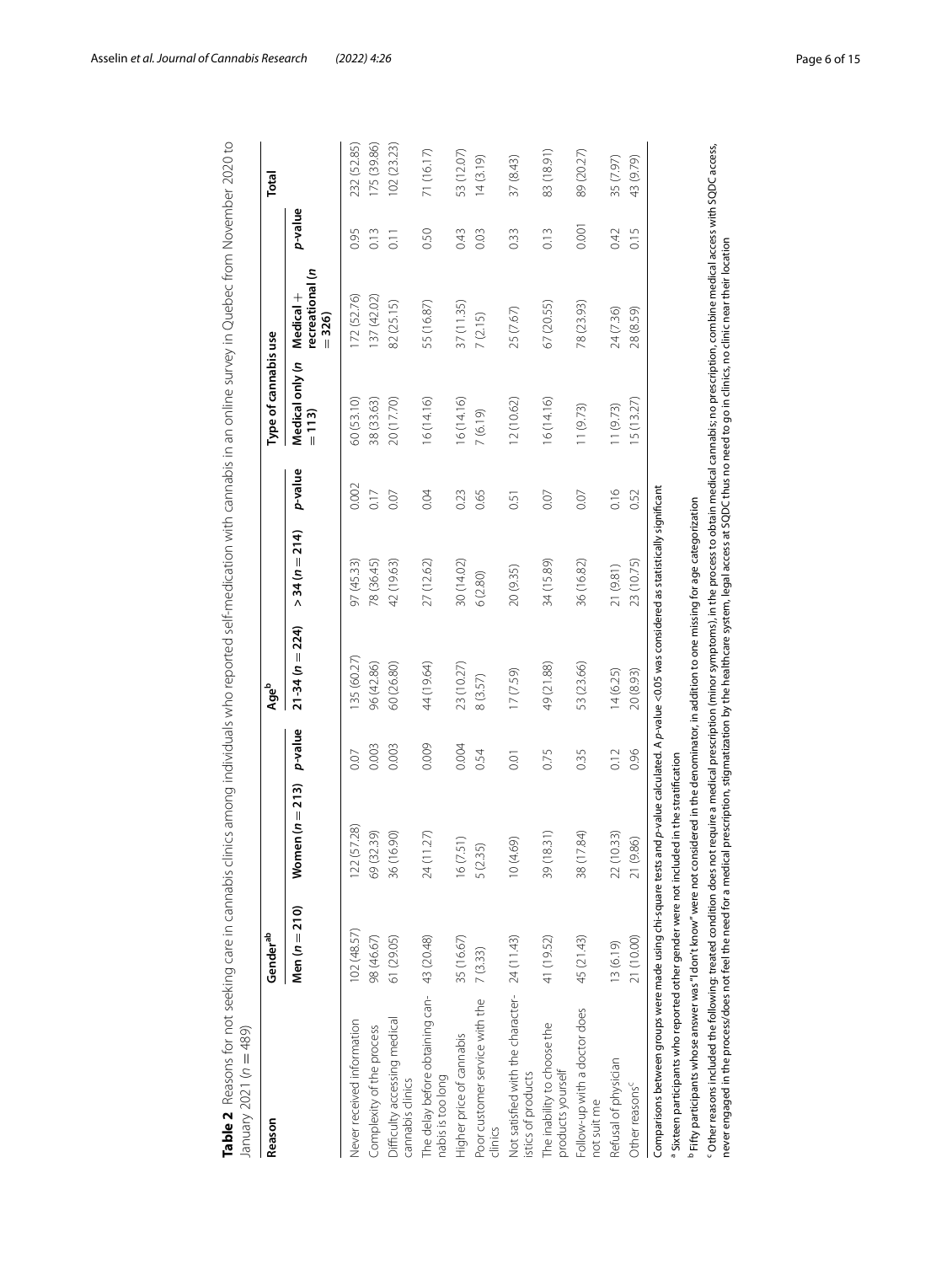| <b>Treated conditions</b>                        | "other gender" not stratified) | Gender (missing $=$ 3; 16 participants with                                                    |        | Age (years) (missing $=$ 4) |              |          | <b>Total</b>   |
|--------------------------------------------------|--------------------------------|------------------------------------------------------------------------------------------------|--------|-----------------------------|--------------|----------|----------------|
|                                                  |                                | Men (n = 233) Women (n = 237) p-value $\langle 34 \, (n = 251) \rangle$ = 34 (n = 234) p-value |        |                             |              |          |                |
| Psychological disorders                          | 199 (85.41)                    | 202 (85.23)                                                                                    | 0.96   | 226 (90.04)                 | 189 (80.77)  | 0.0037   | 415 (85.57)    |
| Anxiety                                          | 155 (66.52)                    | 176 (74.26)                                                                                    | 0.06   | 196 (78.09)                 | 148 (63.253) | 0.0003   | 344 (70.93)    |
| Depression                                       | 95 (40.77)                     | 78 (32.91)                                                                                     | 0.07   | 113 (45.02)                 | 71 (30.34)   | 0.0009   | 184 (37.94)    |
| Insomnia                                         | 136 (58.37)                    | 129 (54.43)                                                                                    | 0.39   | 148 (58.96)                 | 126 (53.85)  | 0.25     | 274 (56.49)    |
| PTSD <sup>a</sup>                                | 33 (14.16)                     | 40 (16.88)                                                                                     | 0.41   | 43 (17.13)                  | 34 (14.53)   | 0.43     | 77 (15.88)     |
| ADHD <sup>b</sup>                                | 75 (32.19)                     | 47 (19.83)                                                                                     | 0.002  | 68 (27.09)                  | 56 (23.93)   | 0.42     | 124 (25.57)    |
| Shyness                                          | 38 (16.31)                     | 14 (5.91)                                                                                      | 0.0003 | 43 (17.13)                  | 11(4.70)     | < 0.0001 | 54 (11.13)     |
| <b>Somatic disorders</b>                         | 168 (72.10)                    | 184 (77.64)                                                                                    | 0.17   | 179 (71.31)                 | 182 (77.78)  | 0.103    | 361 (74.43)    |
| Chronic non-cancer pain                          | 126 (54.08)                    | 126 (53.16)                                                                                    | 0.84   | 115 (46.82)                 | 144 (61.54)  | 0.0005   | 259 (53.40)    |
| Headaches/migraines                              | 61(26.18)                      | 74 (31.22)                                                                                     | 0.23   | 86 (34.26)                  | 52 (22.22)   | 0.003    | 138 (28.45)    |
| Bowel disease                                    | 22 (9.44)                      | 33 (13.92)                                                                                     | 0.13   | 20(7.97)                    | 35 (14.96)   | 0.015    | 55 (11.34)     |
| Muscle spasticity                                | 47 (20.17)                     | 33 (13.92)                                                                                     | 0.07   | 36 (14.34)                  | 45 (19.23)   | 0.14     | 81 (16.70)     |
| Nausea/vomiting (unrelated to<br>chemotherapy)   | 15(6.44)                       | 30 (12.66)                                                                                     | 0.02   | 28 (11.16)                  | 20 (8.55)    | 0.33     | 48 (9.90)      |
| Endometriosis or other gynecological<br>disorder | <b>NA</b>                      | 36 (15.19)                                                                                     |        | 27/125 (21.60)              | 8/112(7.14)  | 0.0017   | 35/237 (14.77) |
| Unclassified                                     |                                |                                                                                                |        |                             |              |          |                |
| Loss of appetite                                 | 46 (19.74)                     | 41 (17.30)                                                                                     | 0.50   | 57 (22.71)                  | 35 (14.96)   | 0.029    | 92 (18.97)     |
| Sexual disorder                                  | 14(6.01)                       | 19 (8.02)                                                                                      | 0.39   | 20 (7.97)                   | 13 (5.56)    | 0.29     | 33 (6.80)      |
| Other conditions <sup>c</sup>                    | 45 (19.31)                     | 32 (13.50)                                                                                     | 0.09   | 31 (12.35)                  | 50 (21.37)   | 0.0078   | 81 (16.70)     |

<span id="page-6-0"></span>**Table 3** Conditions and symptoms treated with cannabis according to gender and age among individuals who reported selfmedication with cannabis in an online survey in Quebec from November 2020 to January 2021 (*n* = 489)

Comparisons between groups were made using chi-square tests and *p*-value calculated. A *p*-value < 0.05 was considered as statistically signifcant

<sup>a</sup> *PTSD* Post-traumatic stress disorder

<sup>b</sup> *ADHD* Attention defcit hyperactivity disorder

<sup>c</sup> Other conditions include cancer pain (*n* = 3), cancer (*n* = 7), palliative care (*n* = 1), schizophrenia/psychosis (*n* = 3), nausea due to chemotherapy, obesity (*n* = 7), diabetes ( $n = 8$ ), weight loss ( $n = 12$ ), alcohol or opioid withdrawal ( $n = 15$ ), tic disorder/Gilles de la Tourette's syndrome ( $n = 3$ ), tremor/Parkinson disease ( $n = 12$ ) 7), bladder disorder/incontinence ( $n = 8$ ), asthma ( $n = 1$ ), autism ( $n = 1$ ), congestion ( $n = 1$ ), trigger finger ( $n = 1$ ), gender dysphoria ( $n = 1$ ), rash ( $n = 1$ ), nicotine withdrawal symptom (*n* = 2), hypothyroidism (*n* = 1), snoring (*n* = 1), chronic obstructive pulmonary disease (*n* = 1), psoriasis (*n* = 10), Ehlers-Danlos syndrome (*n* = 1), restless legs syndrome ( $n = 3$ ), borderline personality disorder ( $n = 2$ ), shingles ( $n = 1$ ), suicidal ideation ( $n = 1$ ), Meniere's disease ( $n =$ ), itchy skin ( $n = 1$ ), mental/ ocular fatique  $(n = 1)$ 

## **Impact of COVID‑19 on cannabis consumption**

From the 357 participants who completed the three questions added after the start of the survey, 18 indicated that the question on the pandemic efect did not apply to them (the question was addressed to participants who were self-medicating with cannabis before the pandemic). From the remaining 339 participants, 139 (41.00%), 185 (54.57%), and 15 (4.43%) reported an increase, no change, and a decrease in their use of cannabis, respectively.

## **Discussion**

This study suggests that individuals who self-medicate with cannabis are more likely to be young, and use cannabis to treat a wide range of conditions. The reported reasons for self-medication include the lack of information as well as administrative and medical issues. The patterns of cannabis use were highly variable among the study participants, and more than half reported the use of other medications. Finally, not all participants

systematically report their cannabis use to healthcare providers. Collectively, these descriptive data provide a complete picture of self-medication with cannabis that can contribute to understanding the problem. To our knowledge, this is the frst study that formally described self-medication with cannabis in the general population post-recreational cannabis legalization in Canada.

The observation that individuals who self-medicate with cannabis are mainly young is consistent with the portrait of cannabis use in the general population (Statistics Canada [2020;](#page-14-1) Roy and Conus [2020](#page-14-6)). Our recruitment methods (online survey with a focus on social media) may in part explain this higher representativity of younger individuals in our sample. Moreover, mixed medical and recreational users tended to be older than exclusive medical users in our study (73% of medical + recreational users were  $\leq$  40 years versus 53% for exclusive medical users). A survey conducted before the legalization of recreational cannabis in Canada showed a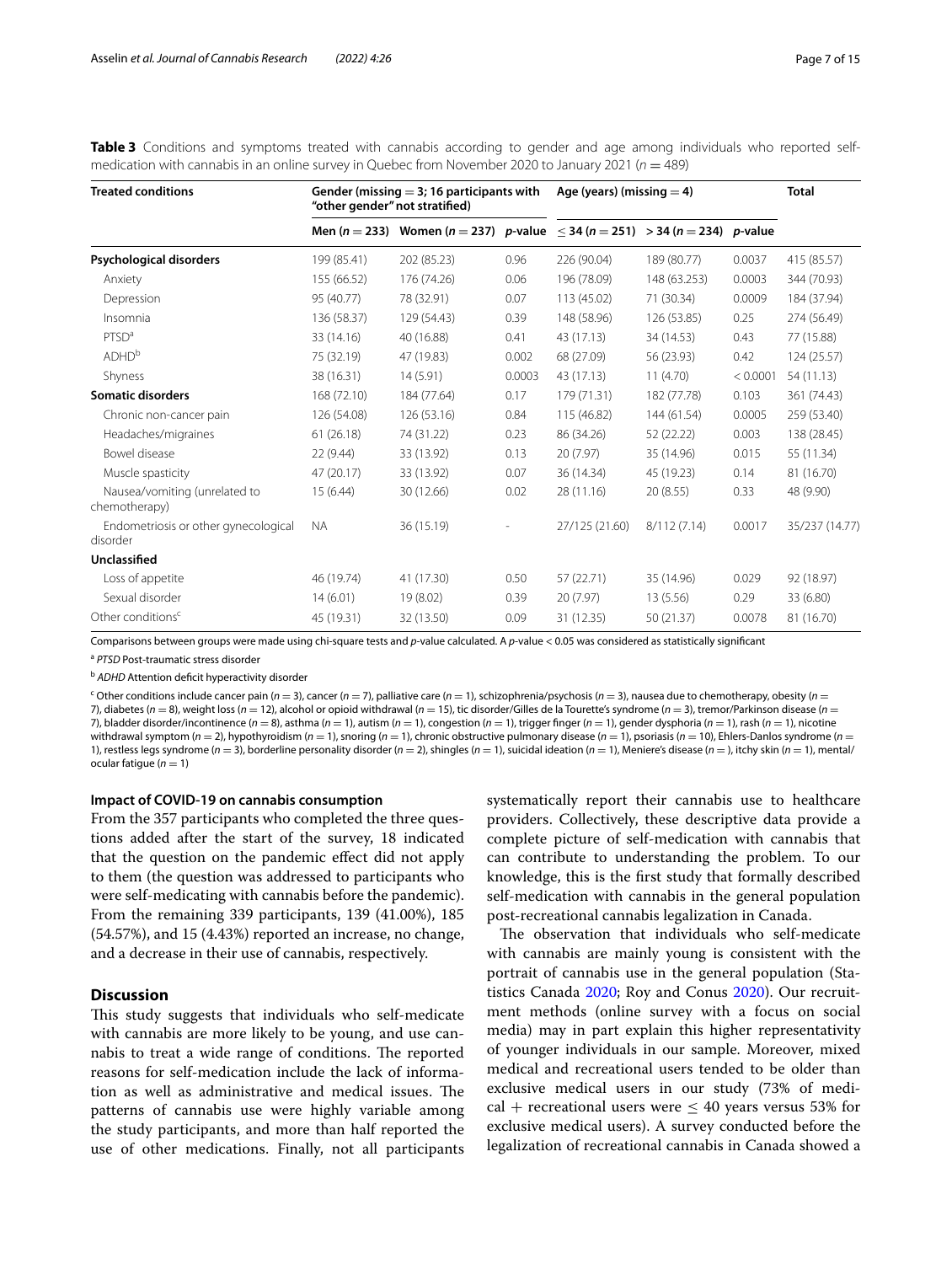<span id="page-7-0"></span>

|                                         | gender" not stratified)<br>$\overline{5}$<br>Gender | participants with "other           |                       | Age (years)                     |                           |                       | Type of cannabis use |                             |                       | Total        |
|-----------------------------------------|-----------------------------------------------------|------------------------------------|-----------------------|---------------------------------|---------------------------|-----------------------|----------------------|-----------------------------|-----------------------|--------------|
|                                         | Men                                                 | omen<br>౾                          | p-value <sup>\$</sup> | $\frac{1}{2}$<br>V <sub>1</sub> | $\frac{34}{5}$            | p-value <sup>\$</sup> | Medical use only     | Recreational<br>medical use | p-value <sup>\$</sup> |              |
| THC and CBD ratio                       | $n = 23$                                            | $n = 229$                          | 0.0150                | $n = 245$                       | $n = 230$                 | 0.9979                | $n = 120$            | $n = 356$                   | 0.0001                | $n = 476$    |
| Equal THC and CBD                       | 50 (21.65)                                          | 36 (15.72)                         |                       | 46 (18.78)                      | 43 (18.70)                |                       | 16(13.33)            | 73 (20.51)                  |                       | 89 (18.70)   |
| CBD > THC                               | 39 (16.88)                                          | 56 (24.45)                         |                       | 49 (20.00)                      | 47 (20.43)                |                       | 33 (27.50)           | 63 (17.70)                  |                       | 96 (20.17)   |
| THC > CBD                               | 85 (36.80)                                          | 75 (32.75)                         |                       | 86 (35.10)                      | 83 (36.09)                |                       | 33 (27.50)           | 136 (38.20)                 |                       | 169 (35.50)  |
| Only CBD                                | 21 (9.09)                                           | (16.16)<br>$\overline{57}$         |                       | 31 (12.65)                      | 28 (12.17)                |                       | 27 (22.50)           | 32 (8.99)                   |                       | 59 (12.39)   |
| Only THC                                | 36 (15.58)                                          | (10.92)<br>25                      |                       | 33 (13.47)                      | 29 (12.61)                |                       | 11(9.17)             | 52 (14.61)                  |                       | 63 (13.24)   |
| <b>CBD</b> concentration                | $n = 217$                                           | $n = 216$                          | 0.5007                | $n = 229$                       | $= 219$<br>C              | 0.0028                | $n = 110$            | $n = 338$                   | 0.0001                | $n = 448$    |
| $\leq 1\%$                              | 40 (18.43)                                          | 31 (14.35)                         |                       | 41 (17.90)                      | 33 (15.07)                |                       | 12(10.91)            | 62(18.34)                   |                       | 74 (16.52)   |
| $1 - 10%$                               | 82 (37.79)                                          | 78 (36.11)                         |                       | 95 (41.48)                      | 73 (33.33)                |                       | 30 17.86)            | 138 (40.83)                 |                       | 168 (37.50)  |
| $> 10 - 20%$                            | 61 (28.11)                                          | (29.63)<br>2                       |                       | 68 (29.69)                      | 60 (27.40)                |                       | 28 (25.45)           | 100 (29.59)                 |                       | 128 (28.57)  |
| >20%                                    | 34 (15.67)                                          | (19.91)<br>43                      |                       | 25 (10.92)                      | 53 (24.20)                |                       | 40 (36.36)           | 38 (11.24)                  |                       | 78(17.41)    |
| THC concentration                       | $n = 228$                                           | $n = 226$                          | < .0001               | $n = 243$                       | $n = 226$                 | 0.0764                | $n = 115$            | $n = 355$                   | 0.0001                | $n = 470$    |
| 1%                                      | 23 (10.09)                                          | (19.03)<br>43                      |                       | 32(13.17)                       | 35 (15.49)                |                       | 33 (28.70)           | 34 (9.58)                   |                       | 57 (14.26)   |
| $1 - 10%$                               | 37 (16.23)                                          | 60 (26.55)                         |                       | 55 (22.63)                      | 46 (20.35)                |                       | 29 (25.22)           | 72 (20.28)                  |                       | (101 (21.49) |
| $>10-20%$                               | 73 (32.02)                                          | (31.42)<br>$\overline{\mathbb{Z}}$ |                       | 89 (36.63)                      | 62 (27.43)                |                       | 18 (15.65)           | 133 (37.46)                 |                       | 151 (32.13)  |
| >20%                                    | 95 (41.67                                           | (23.01)<br>52                      |                       | 67 (27.57)                      | 83 (36.73)                |                       | 35 (30.43)           | 116 (32.68)                 |                       | 151 (32.13)  |
| Cannabis strain                         | $n = 214$                                           | $n = 196$                          | 0.3395                | $n = 222$                       | $n = 203$                 | 0.6900                | $n = 88$             | $n = 338$                   | 0.8550                | $n = 426$    |
| Sativa                                  | 47 (21.96)                                          | 50 (25.51)                         |                       | 48 (21.62)                      | 51 (25.12)                |                       | 21 (23.86)           | 79 (23.37)                  |                       | 100(23.47)   |
| Indica                                  | 63 (29.44)                                          | 60 (30.61)                         |                       | 70 (31.53)                      | 56 (27.59)                |                       | 29 (32.95)           | 97 (28.70)                  |                       | 126 (29.58)  |
| Hybrid                                  | 49 (22.90)                                          | 50 (25.51)                         |                       | 52 (23.42)                      | 52 (25.62)                |                       | 20 (22.73)           | 84 (24.85)                  |                       | IO4 (24.41)  |
| Mixed cannabis                          | 55 (25.70)                                          | 36 (18.37)                         |                       | 52 (23.42)                      | 44 (21.67)                |                       | 8 (20.45)            | 78 (23.08)                  |                       | 96 (22.54)   |
| Route of administration $(n = 489)^{5}$ |                                                     |                                    |                       | $n = 252$                       | $= 236$<br>$\overline{C}$ |                       | $N = 122$            | $N = 367$                   |                       | $n = 489$    |
| Smoking                                 | 193 (82.13)                                         | 188 (78.89)                        | 0.3889                | 217 (86.11)                     | 179 (75.85)               | 0.0038                | 76 (62.30)           | 321 (87.47)                 | < .0001               | 397 (81.19)  |
| Vaping                                  | 52 (22.13)                                          | 34 (14.29)                         | 0.0270                | 48 (19.05)                      | 38 (16.10)                | 0.3934                | 17(13.93)            | 70 (19.07)                  | 0.1985                | 87 (17.79)   |
| Vaporizing <sup>b</sup>                 | 67 (28.51)                                          | (26.47)<br>$\Im$                   | 0.6193                | 71 (28.17)                      | 63 (26.69)                | 0.7144                | 40 (32.79)           | 95 (25.89)                  | 0.1396                | 135 (27.61)  |
| Oral administration                     | 115 (48.94)                                         | 114 (47.90)                        | 0.8215                | 123(48.81)                      | 112(47.46)                | 0.7652                | 60 (49.18)           | 176 (47.96)                 | 0.8147                | 236 (48.26)  |
| Frequency of use                        | $n = 220$                                           | $n = 220$                          | 0.0539                | $n = 237$                       | $n = 217$                 | 0.4489                | $N = 114$            | $N = 341$                   | 0.0068                | $n = 455$    |
| <1 day/month                            | 8 (3.64)                                            | (8.18)<br>$\approx$                |                       | 15 (6.33)                       | 11(5.07)                  |                       | 13(11.40)            | 13(3.81)                    |                       | 26 (5.71)    |
| I day/month                             | 6(2.73)                                             | (5.91)<br>$\frac{1}{2}$            |                       | (4(5.91)                        | 5 (2.30)                  |                       | 3(2.63)              | 16 (4.69)                   |                       | 19(4.18)     |
| 2-3 days/month                          | 22 (10.00)                                          | (14.09)<br>$\overline{5}$          |                       | 26 (10.97)                      | 28 (12.90)                |                       | 8 (15.79)            | 36 (10.56)                  |                       | 54 (11.87)   |
| 1-2 days/week                           | 21 (9.55)                                           | (10.45)<br>23                      |                       | 24 (10.13)                      | 21 (9.68)                 |                       | 13 (11.40)           | 33 (9.68)                   |                       | 46 (10.11)   |
| 3-4 days/week                           | 34 (15.45)                                          | (10.45)<br>23                      |                       | 32 (13.50)                      | 25 (11.52)                |                       | 18 (15.79)           | 39 (11.44)                  |                       | 57 (12.53)   |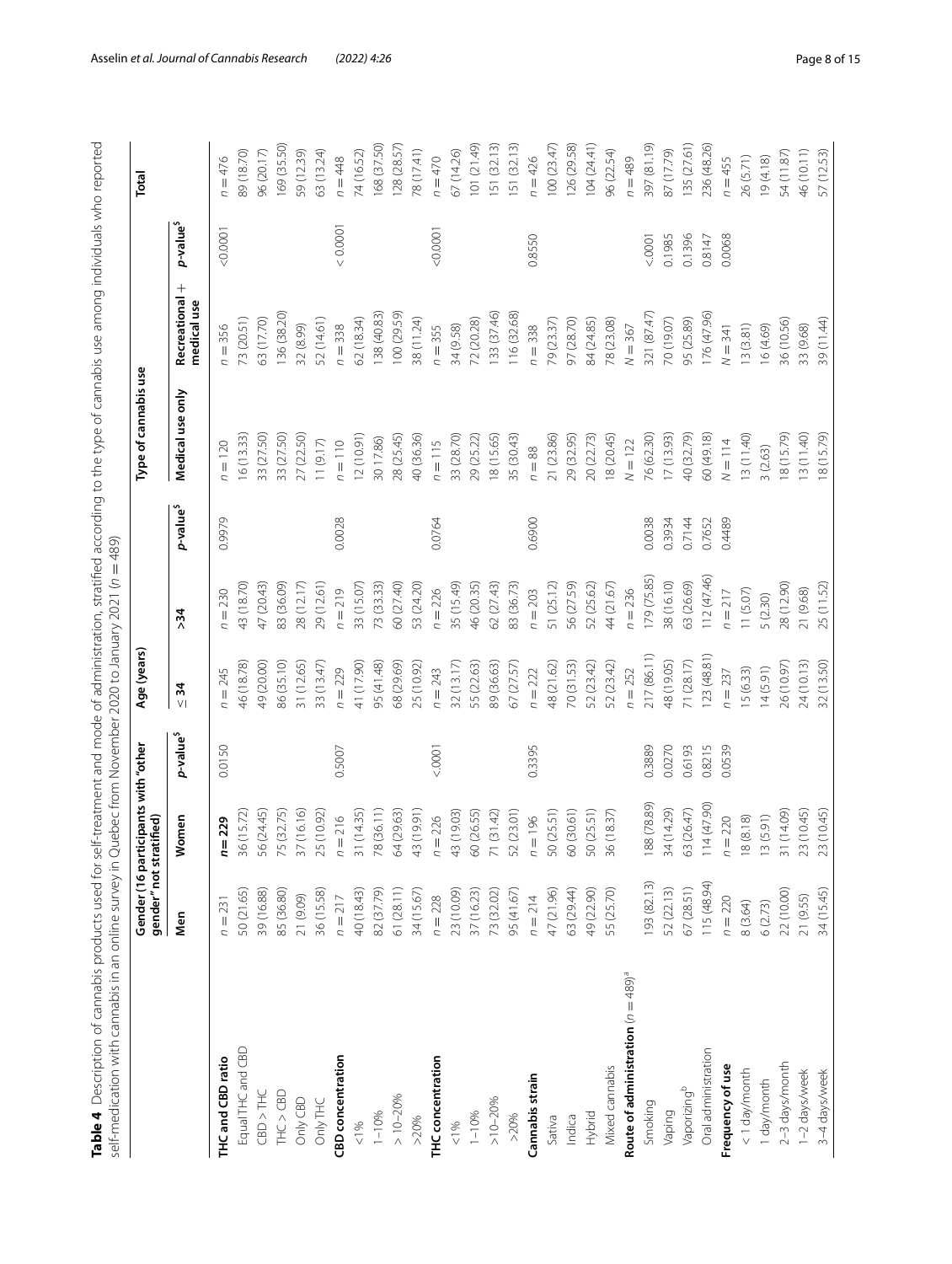|                                                                                                                                                                | gender" not stratified) | Gender (16 participants with "other |                      | Age (years)    |                |                      | Type of cannabis use |                               |                       | Total       |
|----------------------------------------------------------------------------------------------------------------------------------------------------------------|-------------------------|-------------------------------------|----------------------|----------------|----------------|----------------------|----------------------|-------------------------------|-----------------------|-------------|
|                                                                                                                                                                | Men                     | Vomen                               | p-value <sup>s</sup> | $\frac{34}{3}$ | $\frac{34}{5}$ | p-value <sup>s</sup> | Medical use only     | Recreational +<br>medical use | p-value <sup>\$</sup> |             |
| 5-6 days/week                                                                                                                                                  | 19 (8.64)               | 22 (10.00)                          |                      | 20 (8.44)      | 25 (11.52)     |                      | 7(6.14)              | 38 (11.14)                    |                       | 45 (9.89)   |
| Daily                                                                                                                                                          | 110 (50.00)             | 90 (40.91)                          |                      | 106(44.73)     | 102 (47.00)    |                      | 42 (36.84)           | 166 (48.68)                   |                       | 208 (45.71) |
| Duration of use for medical purpose                                                                                                                            | $n = 235$               | $= 238$                             | 0.1264               | $n = 252$      | $n = 236$      | 0.2320               | $N = 122$            | $N = 367$                     | 0.0001                | $n = 489$   |
| $< 1$ month                                                                                                                                                    | 4 (1.70)                | 8(3.36)                             |                      | 8(3.17)        | 4 (1.69)       |                      | 6(4.92)              | 6(1.63)                       |                       | 12(2.45)    |
| 1 to 6 months                                                                                                                                                  | 15 (6.38)               | 25 (10.50)                          |                      | (67.54)        | 23 (9.75)      |                      | 15 (12.30)           | 27 (7.36)                     |                       | 42 (8.59)   |
| $6-12$ months                                                                                                                                                  | 31 (13.19)              | 42 (17.65)                          |                      | 46 (18.25)     | 28 (11.86)     |                      | 25 (20.49)           | 49 (13.35)                    |                       | 74 (15.13)  |
| 1 to 2 years                                                                                                                                                   | 45 (19.15)              | 44 (18.49)                          |                      | 45 (17.86)     | 46 (19.49)     |                      | 32 (26.23)           | 59 (16.08)                    |                       | 91 (18.61)  |
| $>$ 2 years                                                                                                                                                    | 140 (59.68)             | 19 (50.00)                          |                      | 134 (53.17)    | 135 (57.20)    |                      | 44 (36.07)           | 226 (61.58)                   |                       | 270 (55.21) |
| Comparisons between groups were made using chi-square tests and p-value calculated. A p-value <0.05 was considered as statistically significant                |                         |                                     |                      |                |                |                      |                      |                               |                       |             |
| THC Tetrahydrocannabinol, CBD Cannabidiol                                                                                                                      |                         |                                     |                      |                |                |                      |                      |                               |                       |             |
| See supplemental Table 1 for pairwise comparisons for categorical variables with a significant global p-value                                                  |                         |                                     |                      |                |                |                      |                      |                               |                       |             |
| As routes of administration were not mutually exclusive, a global p-value was not computed (the comparisons were made for each single route of administration) |                         |                                     |                      |                |                |                      |                      |                               |                       |             |
| <sup>b</sup> Vaporizing consists to heat dry cannabis to release active ingredients as opposed to vaping that uses liquid preparation                          |                         |                                     |                      |                |                |                      |                      |                               |                       |             |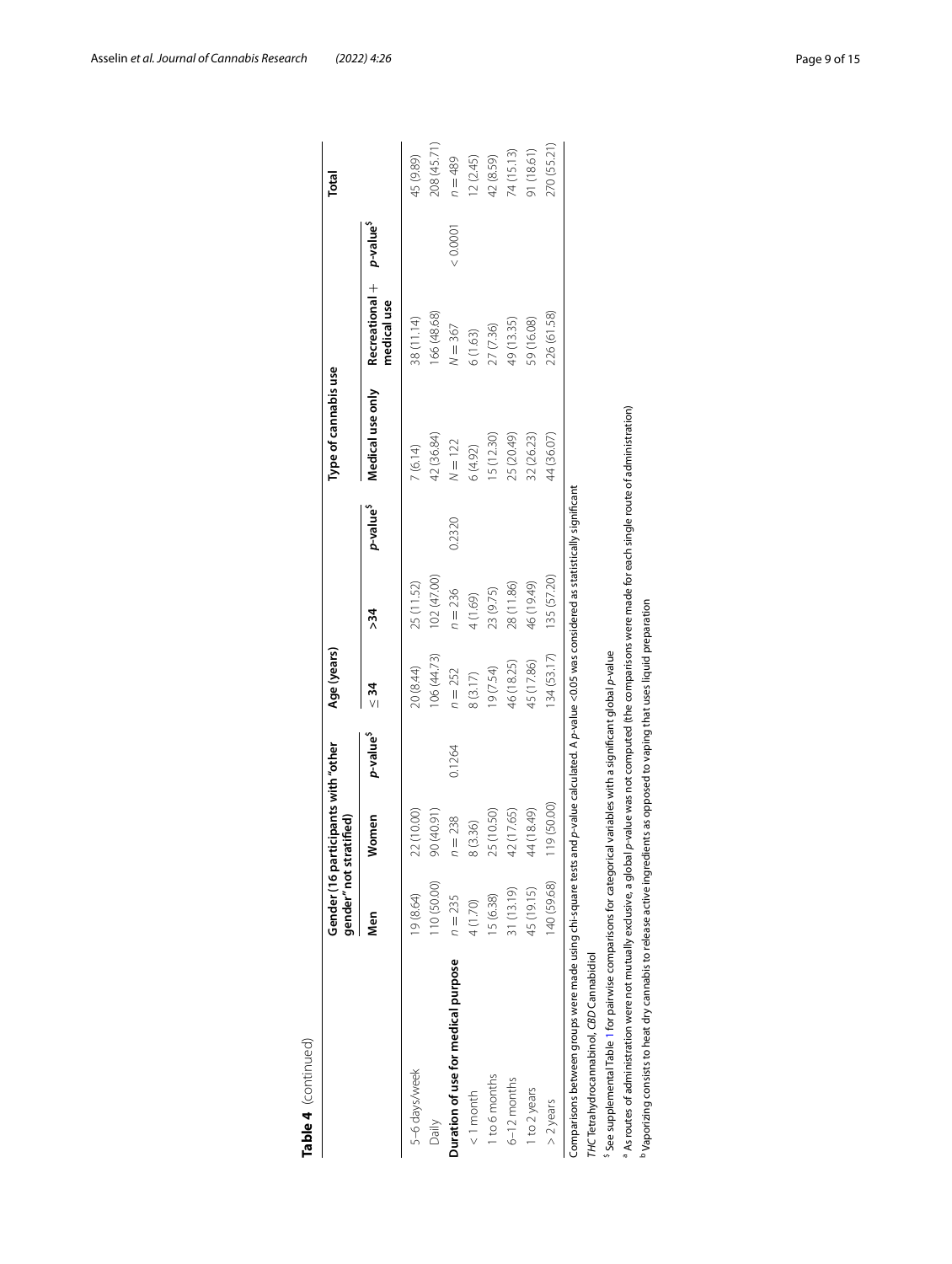| <b>Likely indication</b>                 | Drug class                                           | Users (n<br>$= 247,$<br>50.51%) |
|------------------------------------------|------------------------------------------------------|---------------------------------|
| Pain                                     | Unspecified analgesic                                | 36 (14.57)                      |
|                                          | Opioids                                              | 20(8.10)                        |
|                                          | <b>NSAID</b>                                         | 46 (18.62)                      |
|                                          | Coanalgesic                                          | 17 (6.88)                       |
|                                          | Muscle relaxant                                      | 21 (8.50)                       |
|                                          | Anti-migraine                                        | 5(2.02)                         |
|                                          | Corticosteroid                                       | 2(0.81)                         |
|                                          |                                                      |                                 |
|                                          | Intestinal anti-inflammatory drug (e.g., mesalamine) | 2(0.81)                         |
| Mood/anxiety/sleep disorder              | Antidepressant                                       | 84 (34.01)                      |
|                                          | Serotonin-norepinephrine reuptake inhibitor          | 4(1.62)                         |
|                                          | Anxiolytic                                           | 30 (12.15)                      |
|                                          | Hypnotic (z-class or benzodiazepine)                 | 34 (13.77)                      |
|                                          | Antipsychotic                                        | 27 (10.93)                      |
|                                          | Mood stabilizers                                     | 4(1.62)                         |
| Attention deficit hyperactivity disorder | Psychostimulant                                      | 27 (10.93)                      |
| Cardio-vascular/metabolic/digestive      | Antidiabetic                                         | 2(0.81)                         |
|                                          | Antiacid                                             | 10(4.05)                        |
|                                          | Antihypertensive                                     | 5(2.02)                         |
|                                          | Anticoagulant                                        | 1(0.40)                         |
|                                          | Beta-blocker                                         | 5(2.02)                         |
| Asthma/smoking/allergies                 | Antihistaminic                                       | 2(0.81)                         |
|                                          | Nicotine replacement therapy                         | 1(0.40)                         |
|                                          | Inhaled corticosteroid                               | 2(0.81)                         |
| Others                                   | Oral contraceptive                                   | 2(0.81)                         |
|                                          | Chemotherapy                                         | 1(0.40)                         |
|                                          | Natural health product                               | 9(3.64)                         |
|                                          | Others                                               | 16(6.48)                        |

<span id="page-9-0"></span>Table 5 Classes of other prescribed or used drugs reported by a subset of study participants who reported self-medication with cannabis in an online survey in Quebec from November 2020 to January 2021 (*n* = 247)

Co-analgesics include gabapentinoid or tricyclic antidepressants

*NSAID* Nonsteroidal anti-infammatory drugs

similar portrait (mean age was 31.1 years for recreational + medical users versus 40.7 years for exclusive medical users) (Turna et al. [2020](#page-14-12)). In a recent study that included young US participants (aged 18–25 years) with hazardous cannabis use, older individuals were more likely to self-medicate their pain with cannabis (Wallis et al. [2022](#page-14-13)). In our survey, the observed similar proportion of men and women is not consistent with previous surveys of cannabis users (Turna et al. [2020](#page-14-12); Lucas and Walsh [2017](#page-14-14)). For example, Turna et al. observed a higher proportion of women (59%) among cannabis users (exclusive medical and mixed users) who were surveyed before cannabis legalization in Canada (Turna et al. [2020](#page-14-12)). In the US sample of young adults, females were more likely to report self-medication of anxiety with cannabis than males (Wallis et al. [2022\)](#page-14-13). Another US study of HIV patients also observed that women were more likely to

use cannabis for self-medication (Greenwald et al. [2021](#page-14-15)). However, Sexton et al. observed a higher proportion of men (54%) in another US sample (Sexton et al. [2016](#page-14-8)). In a 2015 study of patients registered with a licensed cannabis producer (i.e., patients who likely received a medical prescription), Lucas et al. also observed a higher proportion of men (73%) in their sample (Lucas and Walsh [2017](#page-14-14)). Our method of recruitment (advertisement on social media with an emphasis towards women) and the fact that some of the groups who shared our survey were women associations may explain our similar proportion of men and women. The observation that women in our sample more often report exclusive medical use of cannabis than men (59% women vs 37% men) was also observed by Turna et al. (77% vs 22%) (Turna et al. [2020](#page-14-12)). As opposed to age, where individuals were mainly younger, it is interesting to note that individuals with low,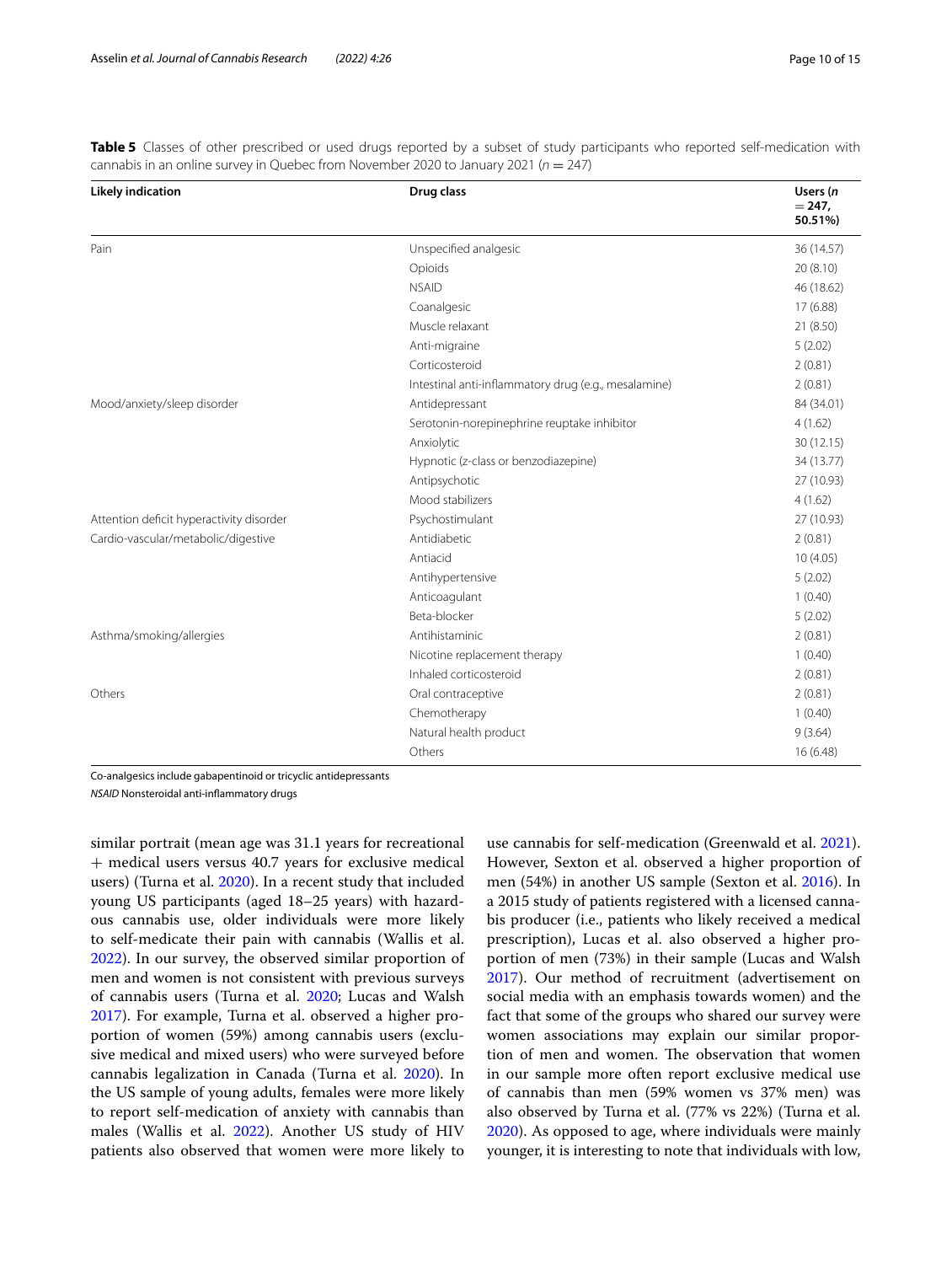<span id="page-10-0"></span>

| ı<br>j<br>sher trom November                                                                     |                |
|--------------------------------------------------------------------------------------------------|----------------|
|                                                                                                  |                |
| ı.                                                                                               |                |
|                                                                                                  |                |
|                                                                                                  |                |
| $\vdots$<br>j                                                                                    |                |
| )<br>2<br>)                                                                                      |                |
| 5<br>(                                                                                           |                |
|                                                                                                  |                |
|                                                                                                  |                |
|                                                                                                  |                |
| ) > 12   11   11   11   11   11   11   12   12   12   12   12   12   12   12   12   12   12   12 |                |
|                                                                                                  |                |
|                                                                                                  |                |
|                                                                                                  |                |
| $\frac{1}{2}$                                                                                    |                |
| )<br>.                                                                                           |                |
|                                                                                                  |                |
|                                                                                                  |                |
| $2 - 1 - 2$<br>)                                                                                 |                |
| j<br>Ī<br>Ĵ                                                                                      |                |
| į<br>i-mai<br>l<br>֖֖֖֦֦֪ׅ֖ׅ֪ׅ֪ׅ֪֪ׅ֪ׅ֪ׅ֪ׅ֪ׅ֚֚֚֚֚֚֚֡֝֝֝֬֝֝֬֝֝֝֬֝֝֝֝֬֝֝֬֝֝֬֝֝֬֝֝֬                  |                |
| J<br>י<br>$\tilde{\zeta}$<br>1                                                                   |                |
| )<br>)<br>)<br>্<br>j                                                                            |                |
| j                                                                                                |                |
| こうへいこ<br>j                                                                                       |                |
|                                                                                                  |                |
| ١<br>5<br>$\ddot{\cdot}$<br>5                                                                    |                |
| ١                                                                                                |                |
| -<br>Circulation<br>Circulation<br>Circulation<br>j<br>$\frac{5}{1}$                             |                |
|                                                                                                  |                |
| $\frac{2}{1}$<br>i<br>)                                                                          |                |
|                                                                                                  |                |
|                                                                                                  |                |
| rces utilizati                                                                                   |                |
|                                                                                                  |                |
| j                                                                                                |                |
| i                                                                                                |                |
| i<br>;<br>נ                                                                                      |                |
|                                                                                                  |                |
|                                                                                                  |                |
|                                                                                                  |                |
| シェラ フノ・ランフリー ノラノニマー<br>こう じんりょこ りょうりょくりょう                                                        | č<br>$n = 489$ |
|                                                                                                  |                |
|                                                                                                  |                |
| $\frac{1}{2}$                                                                                    | <br> }<br> }   |
| $\blacksquare$ e 6 $\blacksquare$                                                                | j              |
|                                                                                                  |                |

|                                                                                                  | Gender      |                                           |                       | Age (years) |             |                       | Type of cannabis use              |                                              |                       | <b>Total participants</b> |
|--------------------------------------------------------------------------------------------------|-------------|-------------------------------------------|-----------------------|-------------|-------------|-----------------------|-----------------------------------|----------------------------------------------|-----------------------|---------------------------|
|                                                                                                  | Men         | န<br>Wom                                  | p-value <sup>\$</sup> | $\leq 34$   | >34         | p-value <sup>\$</sup> | only ( $n = 122$ )<br>Medical use | recreational use<br>Medical +<br>$(n = 367)$ | p-value <sup>\$</sup> | $(n = 489)N(96)a$         |
| Treated condition(s) were diag-<br>nosed                                                         | $N = 232$   | $\frac{3}{4}$<br>$N=2$                    | 0.050                 | $N = 248$   | $N = 233$   | $5000 - 7000$         | $N = 120$                         | $N = 362$                                    | 0.0009                | $N = 482$                 |
| Yes, all treated conditions                                                                      | 95 (40.95)  | 122(52.14)                                |                       | 86 (34.68)  | 135 (57.94) |                       | 73 (60.83)                        | 149 (41.16)                                  |                       | 222 (46.06)               |
| Yes, but not all treated conditions                                                              | 85 (36.64)  | 72 (30.77)                                |                       | 97 (39.11)  | 67 (28.76)  |                       | 29 (24.17)                        | 135 (37.29)                                  |                       | 164 (34.02)               |
| $\frac{0}{2}$                                                                                    | 52 (22.41)  | 40 (17.09)                                |                       | 65 (26.21)  | 31 (13.30)  |                       | 18 (15.00)                        | 78 (21.55)                                   |                       | 96 (19.92)                |
| Declaration of cannabis use to<br>healthcare professionals <sup>c</sup>                          | $N = 191$   | $\overline{5}$<br>$N = 1$                 | 0.1345                | $N = 170$   | $N = 180$   | 0.0276                | $N = 90$                          | $N = 261$                                    | 0.034                 | $N = 351$                 |
| Yes, always                                                                                      | 111 (58.12) | 72 (47.68)                                |                       | 78 (45.88)  | 107 (59.44) |                       | 51 (56.67)                        | 135 (51.72)                                  |                       | 186 (52.99)               |
| Yes, sometimes                                                                                   | 56 (29.32)  | 52 (34.44)                                |                       | 65 (38.24)  | 47 (26.11)  |                       | 20 (22.22)                        | 92 (35.25)                                   |                       | 112(31.91)                |
| $\frac{1}{2}$                                                                                    | 24 (12.57)  | 27 (17.88)                                |                       | 27 (15.88)  | 26 (14.44)  |                       | 19(21.11)                         | 34 (13.03)                                   |                       | 53 (15.10)                |
| Resources consulted for cannabis<br>use                                                          | $N = 235$   | $N = 238$                                 |                       | $N = 252$   | $N = 236$   |                       | $N = 122$                         | $N = 367$                                    |                       | $N = 489$                 |
| Physician                                                                                        | 87 (37.02)  | 51 (21.43)                                | 0.0002                | 67 (26.59)  | 75 (31.78)  | 0.2070                | 34 (27.87)                        | 109 (29.70)                                  | 0.700                 | 143 (29.24)               |
| Pharmacist                                                                                       | 19 (8.09)   | 17(7.14)                                  | 0.70                  | 21 (8.33)   | 15 (6.36)   | 0.4037                | 9(7.38)                           | 27 (7.36)                                    | 0.99                  | 36 (7.36)                 |
| Legal recreational cannabis store<br>agent                                                       | 73 (31.06)  | 102 (42.86)                               | 0.0079                | 85 (33.72)  | 95 (40.25)  | 0.1355                | 53 (43.44)                        | 127 (34.60)                                  | 0.079                 | 180 (36.81)               |
| Illegal seller                                                                                   | 25 (10.64)  | 18 (7.56)                                 | 0.24                  | 27 (10.71)  | 18 (7.63)   | 0.2388                | (5(4.92)                          | 39 (10.63)                                   | 0.059                 | 45 (9.20)                 |
| Agent from a cannabis produc-<br>tion company                                                    | 18 (7.66)   | 13 (5.46)                                 | 0.33                  | 15 (5.95)   | 17(7.20)    | 0.5769                | 10(8.20)                          | 22 (5.99)                                    | 0.39                  | 32 (6.54)                 |
| Psychologist or psychotherapist                                                                  | 26 (11.06)  | 15 (6.30)                                 | 0.066                 | 25 (9.92)   | 16 (6.78)   | 0.2113                | 9(7.38)                           | 32(8.72)                                     | 0.64                  | 41 (8.38)                 |
| Naturopath or herborist                                                                          | 9(3.83)     | 6(2.52)                                   | 0.42                  | 9(3.57)     | 7(2.97)     | 0.7075                | 4(3.28)                           | 12(3.27)                                     | 0.99                  | 16(3.27)                  |
| Other resources <sup>a</sup>                                                                     | 31 (13.19)  | 20 (8.40)                                 | 0.093                 | 24 (9.52)   | 31(13.14)   | 0.2074                | 19(15.57)                         | 36 (9.81)                                    | 0.081                 | 55 (11.25)                |
| Never consulted                                                                                  | 88 (37.45)  | 98 (41.18)                                | 0.406                 | 108 (42.86) | 83 (35.17)  | 0.0821                | 39 (31.97)                        | 152 (41.42)                                  | 0.064                 | 191 (39.06)               |
| Information sought by consulting<br>a resource ( $n = 298$ as 191 never<br>consulted a resource) | $N = 147$   | $\mathrel{\ominus}$<br>$\overline{N} = 1$ |                       | $N = 144$   | $N = 153$   |                       | $N=83$                            | $N = 215$                                    |                       | $N = 298$                 |
| Methods of cannabis consump-<br>tion                                                             | 28 (19.05)  | 45 (32.14)                                | 0.011                 | 36 (25.00)  | 38 (24.84)  | 0.9740                | 28 (33.73)                        | 46 (21.40)                                   | 0.027                 | 74 (24.83)                |
| Available varieties and concen-<br>trations/potencies of cannabis<br>products                    | 69 (46.94)  | 85 (60.71)                                | 0.027                 | 78 (54.17)  | 84 (54.90)  | 0.8988                | 47 (56.63)                        | 115(53.49)                                   | 0.626                 | 162 (54.36)               |
| Efficacy of cannabis                                                                             | 78 (53.06)  | 86 (61.43)                                | 0.152                 | 85 (59.03)  | 85 (55.56)  | 0.5455                | 52 (62.65)                        | 118 (54.88)                                  | 0.225                 | 170 (57.05)               |
| Safety of cannabis/adverse<br>effects                                                            | 31 (21.09)  | 24 (17.14)                                | 0.396                 | 35 (24.31)  | 22 (14.38)  | 0.0299                | 17(20.48)                         | 41 (19.07)                                   | 0.783                 | 58 (19.46)                |
| Safety to combine cannabis with<br>other medication                                              | 35 (23.81)  | 37 (26.43)                                | 0.609                 | 36 (25.00)  | 40 (26.14)  | 0.8214                | 25 (30.12)                        | 51 (23.72)                                   | 0.256                 | 76 (25.50)                |
|                                                                                                  |             |                                           |                       |             |             |                       |                                   |                                              |                       |                           |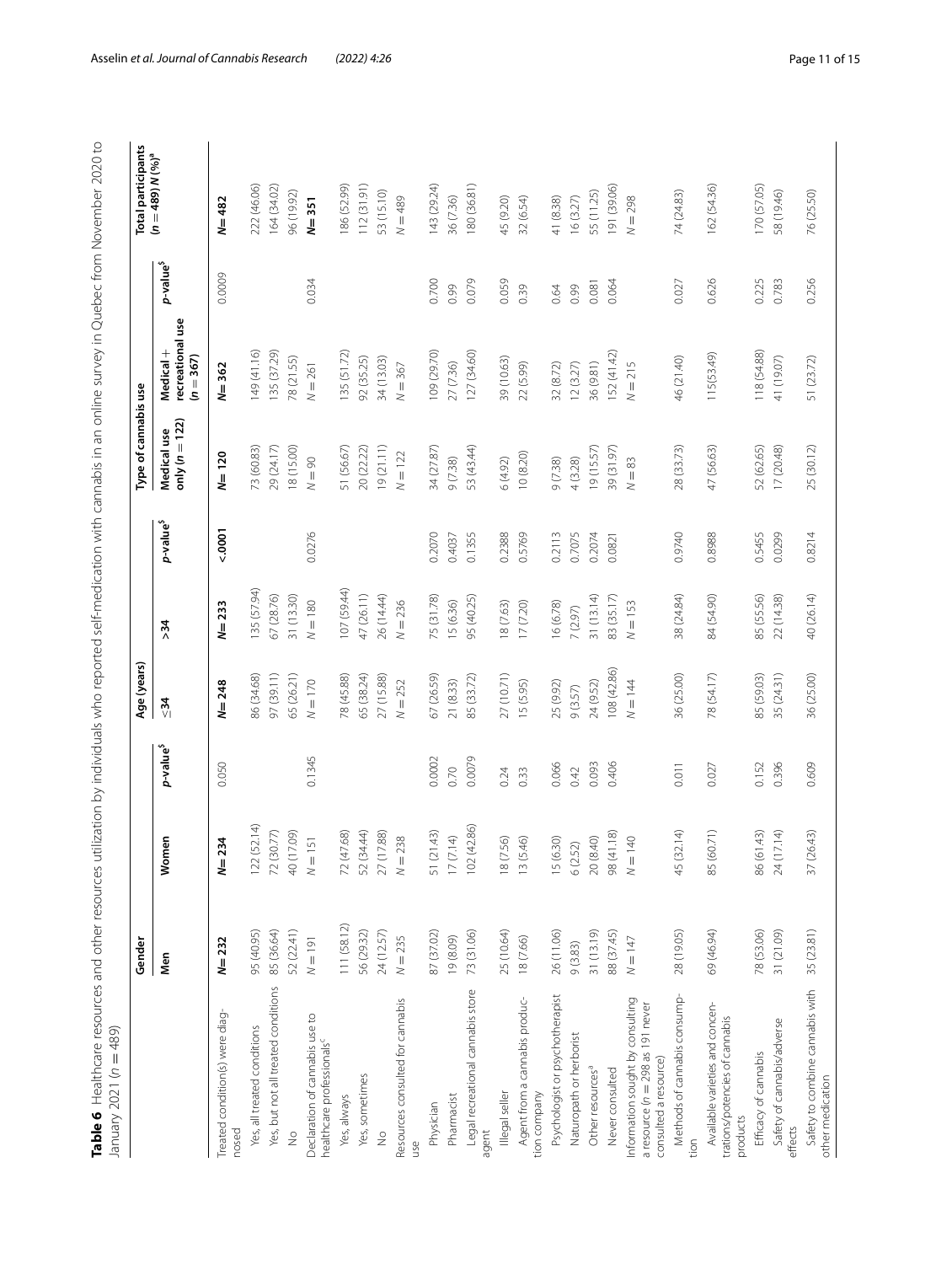|                                                                                                                                                                                                                                                                                                                                                          | Gender      |             |                      | Age (years) |                         |                      | Type of cannabis use            |                                              |                      | Total participants   |
|----------------------------------------------------------------------------------------------------------------------------------------------------------------------------------------------------------------------------------------------------------------------------------------------------------------------------------------------------------|-------------|-------------|----------------------|-------------|-------------------------|----------------------|---------------------------------|----------------------------------------------|----------------------|----------------------|
|                                                                                                                                                                                                                                                                                                                                                          | Men         | Women       | p-value <sup>s</sup> | $\leq 34$   | > 34                    | p-value <sup>s</sup> | only $(n = 122)$<br>Medical use | recreational use<br>Medical +<br>$(n = 367)$ | p-value <sup>s</sup> | $(n = 489) N (96)^a$ |
| Subjective effect of cannabis<br>(high)                                                                                                                                                                                                                                                                                                                  | 33 (22.45)  | 23 (16.43)  | 0.198                | 42 (29.17)  | 18 (11.76)              | 0.0002               | 4 (4.82)                        | 56 (26.05)                                   | 0.0001               | 60 (20.13)           |
| Other <sup>b</sup>                                                                                                                                                                                                                                                                                                                                       | 12(8.16)    | 5 (3.57)    | 0.099                | 12(8.33)    | 8(5.23)                 | 0.2860               | 4(4.82)                         | 16 (7.44)                                    | 0.417                | 20 (6.71)            |
| Would like to have access to a healthcare professional regarding medical use of cannabis ( $n=343$ ; missing $=14$ ) <sup>c</sup>                                                                                                                                                                                                                        |             |             |                      |             |                         |                      |                                 |                                              |                      |                      |
| Yes                                                                                                                                                                                                                                                                                                                                                      | 146 (79.78) | 122 (80.79) | 0.82                 |             | 136 (82.93) 139 (78.09) | 0.2602               | 72 (80.00)                      | 204 (80.63)                                  | 0.90                 | 276 (80.47)          |
| Comparisons between groups were made using chi-square tests and p-value calculated. A p-value <0.05 was considered as statistically significant                                                                                                                                                                                                          |             |             |                      |             |                         |                      |                                 |                                              |                      |                      |
| See Supplemental Table 1 for pairwise comparisons for categorical variables with a significant global p-value                                                                                                                                                                                                                                            |             |             |                      |             |                         |                      |                                 |                                              |                      |                      |
| Other resources included friends/relative/other patients; Internet (Health Canada documentation, scientific articles, online forums), nurses, social worker, physiotherapist, and nutritionist                                                                                                                                                           |             |             |                      |             |                         |                      |                                 |                                              |                      |                      |
| Other included substitution of cannabis with benzodiazepines and antidepressants, information on the medical access process, if their health condition could be treated with cannabis, risk of dependence with<br>cannabis, information on the reimbursement by insurance, information on the endocannabinoid system, what to do in case of intoxication |             |             |                      |             |                         |                      |                                 |                                              |                      |                      |
| . These variables were completed by a subset of the participants ( $n=357$ as these questions were added to the questionnaire after the start of the survey                                                                                                                                                                                              |             |             |                      |             |                         |                      |                                 |                                              |                      |                      |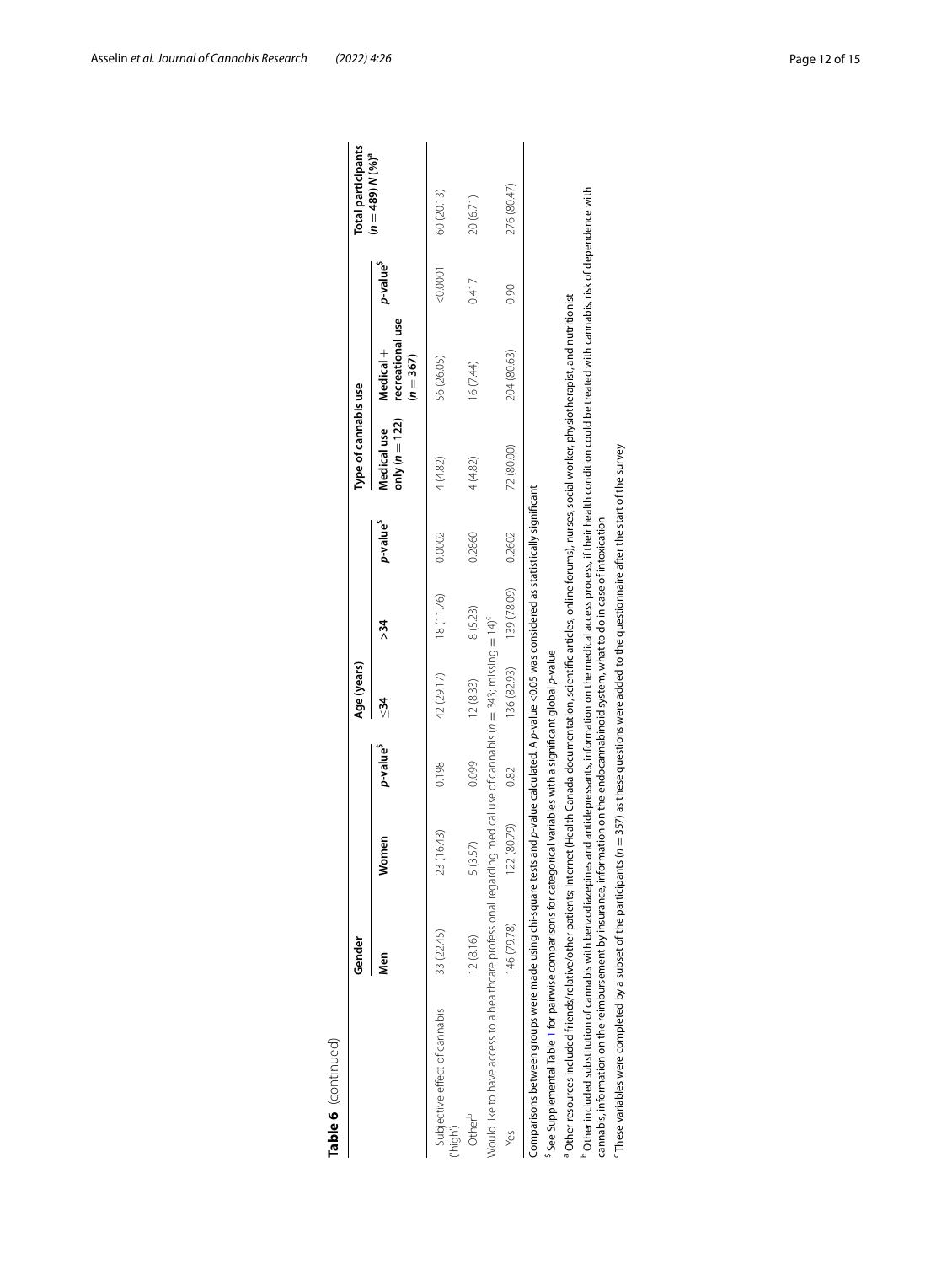medium, and high income were all relying on cannabis to self-medicate their pathology (44% of our sample had annual income  $>50,000$ \$). This observation is consistent with previous studies (Turna et al. [2020](#page-14-12); Lucas and Walsh [2017](#page-14-14)). Indeed, 42% of Ontario individuals who reported medical use of cannabis (either self-medication or via a prescription) had annual income > 60,000\$ (Turna et al. [2020](#page-14-12)). In a US sample of cannabis users for medical reasons, 51% had annual income > 40,000 US dollars (Sexton et al. [2016\)](#page-14-8).

The main conditions treated by participants in our sample are similar to those reported in previous surveys of patients seeking cannabis to treat a health condition (Sexton et al. [2016](#page-14-8); Turna et al. [2020](#page-14-12); Lucas and Walsh [2017](#page-14-14)). Indeed, Sexton et al. observed in a US sample of medical cannabis authorized and self-medicated subjects that the main conditions treated with cannabis were pain (61%), anxiety (58%), and depression (50%) (Sexton et al. [2016](#page-14-8)). In a sample of Eastern Canadian students who reported medication with cannabis (with 83% of self-medication), the main reason for use was to treat mental health issues (Smith et al.  $2021$ ). The main conditions treated with cannabis in self-medication in a sample of US young adults were anxiety (82%), sleep disorders  $(79%)$ , depression  $(59%)$ , and pain  $(40%)$ . The use of cannabis to treat these conditions is consistent with the suggested pharmacologic efects of cannabis and cannabinoids on pain and mental health in the literature (Whiting et al. [2015;](#page-14-17) Montero-Oleas et al. [2020](#page-14-18)). The high number of conditions treated per participant in our study and in general is problematic and suggests that cannabis may be perceived as efective for a wide range of conditions, which is not supported by current literature. More communication is needed to inform patients on the lack of scientific evidence on the efficacy of cannabis for most of the claimed indications, the potential risks, the potential interactions with other drugs, and the necessity of an evaluation and follow-up with a healthcare professional to minimize potential risks.

Regarding patterns of use, the observation that THC concentration >20% was reported by a high proportion of participants (i.e., 32%) is a concern as it may expose users to acute toxic efects as well as to long-term adverse effects of cannabis (Health Canada [n.d.](#page-14-19)). This is particularly a concern as a majority of participants reported using cannabis for longer than 1 year to treat a health condition  $(74%)$ . The lack of medical assistance may explain this use of high concentrations of THC. In previous studies of patients who self-medicate a health condition with cannabis, proportions of patients who reported the use of products with high doses of THC were also high (Sexton et al. [2016;](#page-14-8) Turna et al. [2020;](#page-14-12) Stueber and Cuttler [2022](#page-14-20)). In a study of students who mostly use cannabis to self-medicate their ADHD symptoms, the use of products with high THC/low CBD was reported by 41% of participants while 24% reported use of high THC/high CBD products (Stueber and Cuttler [2022](#page-14-20)). The use of products with THC concentration  $>$  20% was reported by 27% of this study's participants (Stueber and Cuttler [2022](#page-14-20)). Turna et al. also observed in a Canadian sample that products with high THC concentration were reported to be used by 32% of the study participants, with the highest proportion observed among mixed cannabis users (Turna et al. [2020\)](#page-14-12). In a US study of individuals who self-medicate with cannabis, 45.8% of participants mentioned the "claims of high delta 9-tetrahydrocannabinol (THC) potency" as one of the top factors to select their cannabis products (Sexton et al. [2016\)](#page-14-8).

Consistent with the fact that CBD is usually presented as having therapeutic benefts but has less or no psychoactive efects as compared to THC (Health Canada [n.d.](#page-14-19); MacCallum and Russo [2018](#page-14-21)), we observed that exclusive medical users had a preference for CBD-dominant products. This preference for CBD-dominant products was previously observed by Turna et al. (35% of exclusive medical users versus 10% of mixed users reported using products with low THC/high CBD concentration (Turna et al. [2020\)](#page-14-12). In most of the previous studies of self-medication with cannabis, information regarding the doses or ratios of THC and CBD was not provided to allow further comparisons with our data (Wallis et al. [2022](#page-14-13); Greenwald et al. [2021;](#page-14-15) Osborn et al. [2015;](#page-14-22) Sinclair et al. [2020](#page-14-23); Hansen et al. [2020\)](#page-14-24).

As compared to previous studies of medical cannabis users (Sexton et al. [2016](#page-14-8); Turna et al. [2020;](#page-14-12) Lucas and Walsh [2017\)](#page-14-14), smoking was the preferred consumption method in our sample. This chronic smoking of cannabis (a majority of participants reported using cannabis for more than 1 year) could potentially negatively impact their respiratory health (Gates et al. [2014](#page-14-25)). In a sample of Australian women who use cannabis as a self-management strategy of endometriosis, exclusively smoking was reported by 50% of participants while 24% reported multiple methods of use including smoking (Sinclair et al. [2020\)](#page-14-23).

Regarding the frequency of cannabis use, almost half of our study participants reported a daily use of cannabis (45%) with 36% of exclusive medical cannabis users and 48% of mixed users. This pattern of use was quite similar to fnding from other studies. Indeed, Turna et al. observed that 40% of their study participants reported daily use of cannabis with mixed users more often reporting daily use (42%) than exclusive medical users (32%) (Turna et al. [2020\)](#page-14-12). A similar proportion of daily cannabis users (43.7%) was also observed in a previous study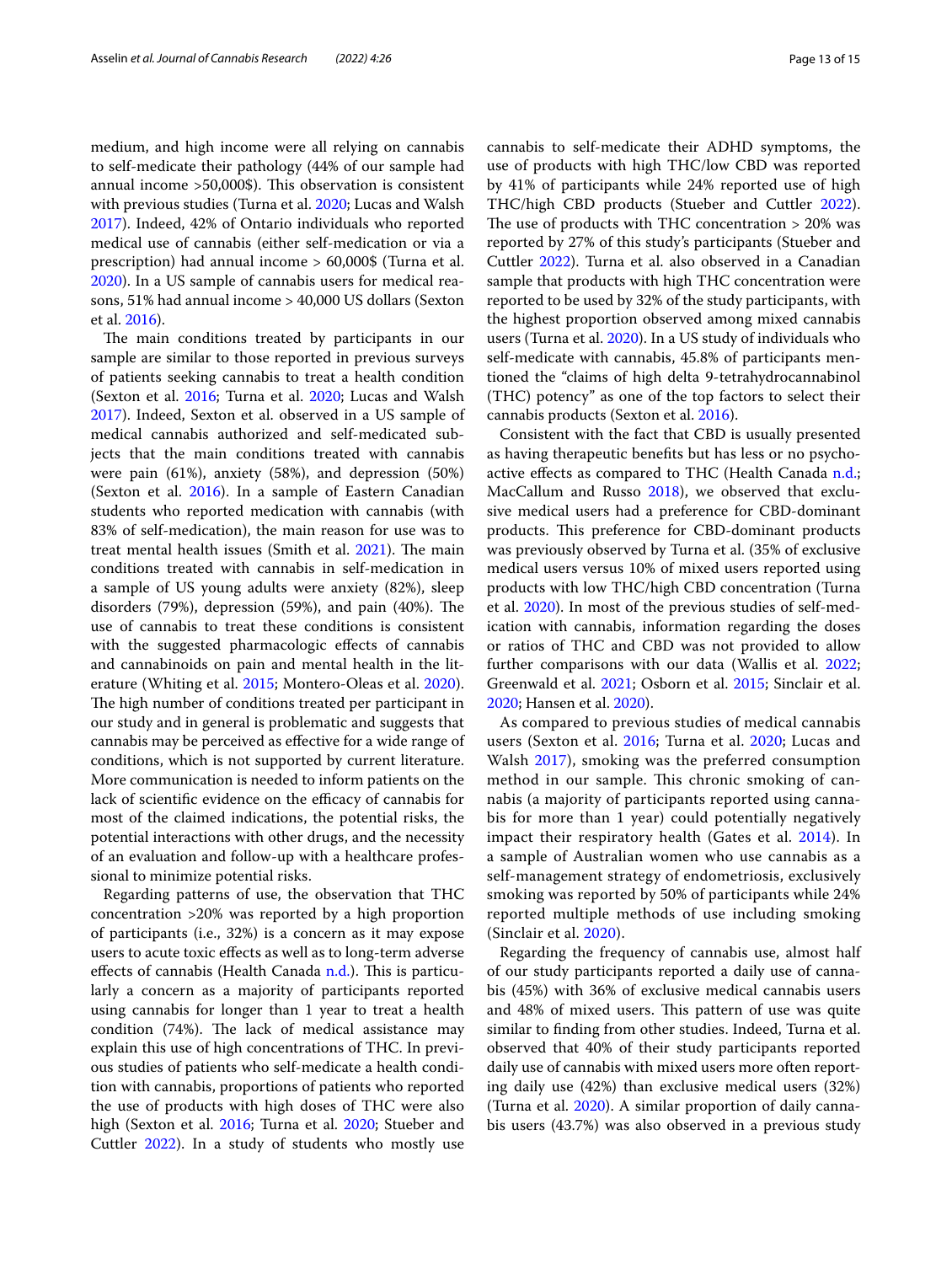of Australian women who use cannabis to self-manage endometriosis (Sinclair et al. [2020](#page-14-23)).

The barriers to accessing medical cannabis are consistent with those reported in previous studies (Lucas and Walsh [2017](#page-14-14); Valencia et al. [2017](#page-14-26); Sznitman and Lewis [2018](#page-14-27)). However, the main reason in these studies was usually the cost (Lucas and Walsh [2017](#page-14-14); Valencia et al. [2017](#page-14-26); Sznitman and Lewis [2018\)](#page-14-27), while the lack of information and the complexity of the process were more prevalent in our sample. The fact that our sample specifcally targeted self-medicated individuals may explain this diference. Interestingly, the high majority of participants in our study (80%) reported that they would be interested to have counseling and advice from a healthcare professional for their cannabis use. This information suggests that policies and interventions implemented to target those patients for safer use of cannabis within the healthcare system would be successful. More specifcally, addressing the reported barriers to accessing cannabis through the medical circuit is warranted. Particularly, adding medical cannabis services in ambulatory care and decomplexifying the process to obtain medical cannabis and communication could help to reduce self-medication with cannabis and contribute to patients' safety. Developing and strengthening the cannabis-related expertise of healthcare professionals is also needed for them to engage in appropriate and reassuring discussions with their patients on cannabis, rather than strict refusal or stigmatization, as reported by some participants in our survey and in previous surveys (Lucas and Walsh [2017](#page-14-14); Valencia et al. [2017\)](#page-14-26). This is particularly important to avoid conveying patients towards recreational cannabis sellers or illegal sellers to seek advice to use cannabis for their medical conditions as observed in this survey.

The proportion of individuals not reporting their cannabis use to the healthcare professionals (15%) was much lower than what was observed in a study of Eastern Canadian postsecondary students before the legalization of recreational cannabis (Smith et al. [2021](#page-14-16)). In this latter study, up to 60% of participants reported not declaring their cannabis use to healthcare professionals. Because cannabis use was prohibited during this study and the fact that the sample was exclusively made of students as opposed to our study that included participants from the general population may explain the observed diference between the two measures. However, it is important to note that 31% of our study participants reported that they sometimes declare their cannabis use, a proportion that may contain individuals who never report.

## **Limitations**

First, our study made use of a self-selected convenience sample who mainly accessed the survey from social

media. Therefore, the study sample may not be representative of the general population of individuals using recreational cannabis for self-medication. There is also a lack of ethnic diversity. However, this situation is also observed in a previous study that assessed self-medication with cannabis in a US sample (85% were Caucasians versus 93% in our study) (Osborn et al. [2015](#page-14-22)). Another limitation is the inclusion of only individuals who speak French. Although this population also includes individuals who are bilingual (French and English speakers or French and other language speakers), it may limit the application of the results to individuals who do not speak French. Recall and memory biases could also have afected the accuracy of the results. Social desirability bias could also be a concern for certain questions. However, the use of an anonymized online survey reduced this possibility. Finally, information bias due to the missing data could be a concern. However, the proportion of individuals with missing data per variable was small in general, thus minimizing this issue.

## **Conclusion**

Despite the lack of clear and strong evidence supporting the health benefts and safety of cannabis, our study shows that cannabis is used to treat a wide range of conditions without a medical prescription or supervision. The use of high doses of THC and CBD and smoking as a preferred method of use may pose certain risks to users. Concerns also exist with the fact that many users do not systematically declare their use to healthcare professionals. Cannabis-prescribed drug interaction is also a concern. Addressing the reported barriers to cannabis access through the medical system is urgently needed.

#### **Abbreviations**

ADHD: Attention deficit hyperactivity disorder; CBD: Cannabidiol; NSAID: Nonsteroidal anti-infammatory drugs; PTSD: Post-traumatic stress disorder; SQDC: Société Québécoise du cannabis (Quebec public not-for-proft cannabis retail company); THC: Tetrahydrocannabinol.

#### **Supplementary Information**

The online version contains supplementary material available at [https://doi.](https://doi.org/10.1186/s42238-022-00135-y) [org/10.1186/s42238-022-00135-y.](https://doi.org/10.1186/s42238-022-00135-y)

<span id="page-13-0"></span>**Additional fle 1: Supplemental Table 1.** Pairwise comparisons with Bonferroni correction of categorical variables in Tables [1,](#page-3-0) [4](#page-7-0) and [6](#page-10-0) where the global Chi-Square test *p*-value <0.05. Note: for Bonferroni comparison, the signifcance level of the p-value is 0.05/number of comparisons per categorical variable.

<span id="page-13-1"></span>**Additional fle 2: Supplemental Table 2.** Information inquired and satisfaction with the pharmacist for 36 patients who reported having